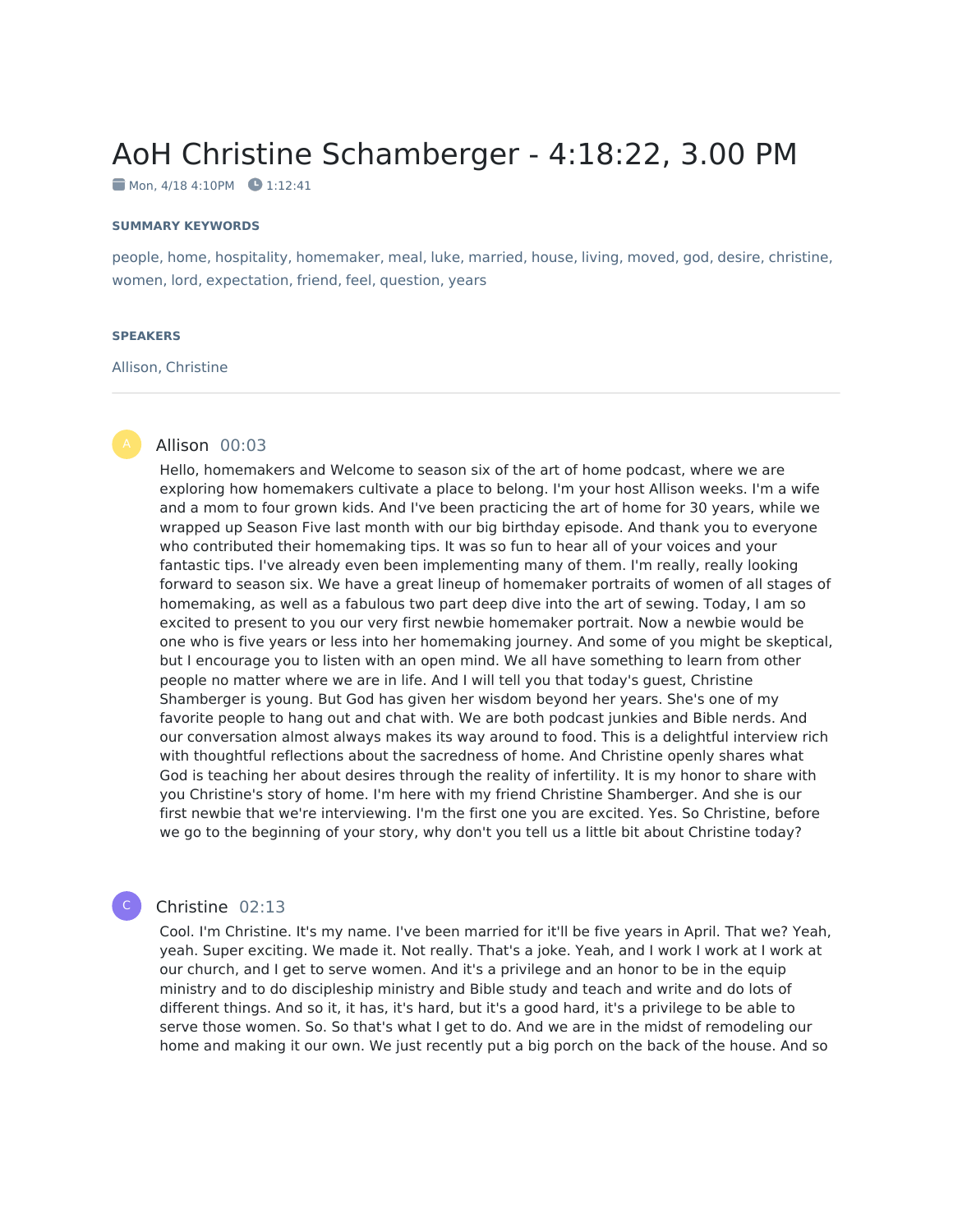we've enjoyed getting to invite people to come and sit on our porch and enjoy the trees. We do live in the city. But we do have some pretty big trees. So there's one in particular that's quite large back there. And so that's, that's really nice. So we just hung lights in the back to I see. So it looks to me. Yeah, that's kind of what we give our time to is we both work and remodel our home and have people over for dinner and Yeah, awesome. That's our life. Very good. Yeah.

### Allison 03:30

Okay, so let's go back to the beginning. When did you first become a homemaker? And when you did, did you have any skills?

#### Christine 03:40

 $\mathsf{C}^-$ 

That I was talking to Luke about this question last night? Because I feel like it's hard. It's hard for me to answer that. And I feel like I have to go all the way back to being like 13, okay, and my dad saying, Hey, your mom is 40 something years old, and she's going to have another baby. And she's, she can't, I'm not going to let her lift a finger. And so the four of us were tasked with cooking and cleaning. And we were homeschooled. And so it was obviously a lot easier to do that. And so we did all of that. And so I feel like in a lot of ways the training for it started then where it was just this expectation that that you kind of do what needs to be done in the home to keep it running and feed everyone and do all that stuff. So I feel like that's where it started. But I lived from 19 until I got married at 28. I pretty much lived on my own. There's a couple of years in there where I floated back home and left again. And so I feel like I've always had like a home making sense. And maybe I think that's growing up in the family that I grew up in but but then living on my own. I just remember Yeah, just cooking meals for myself and taking care of things and so so that's why it's a hard question to answer but, but I would say I would say in the last three years I've gotten more organized without making I'll put it that way more more intentional with certain things. But yeah, but I guess that's not really a clear answer.

#### Allison 05:08

But no, that's, that's totally fine. So what would you say would be the biggest difference between sort of the homemaking you did as a teenager, and then as a young person unmarried versus moving in and sharing a home with your husband?

#### Christine 05:23

C

Yeah, I think that I think the the unity, the team effort of it, I think, obviously changes. Maybe his preferences were versus before where it was, like, I just did it the way that I want to do it. And then there are certain things that Luke has preference about and so, so I think that was probably one thing that change, but I think the effort to, for it to be for, for something greater than myself, I think became different once once I got married, where it was like it was for it was not just for Luke, but it was also for the other people that like we're being invited in because naturally, you get married, and that involves that invites more people into your life. And sure, I think that that was a big difference. And so thinking differently about how the horse homes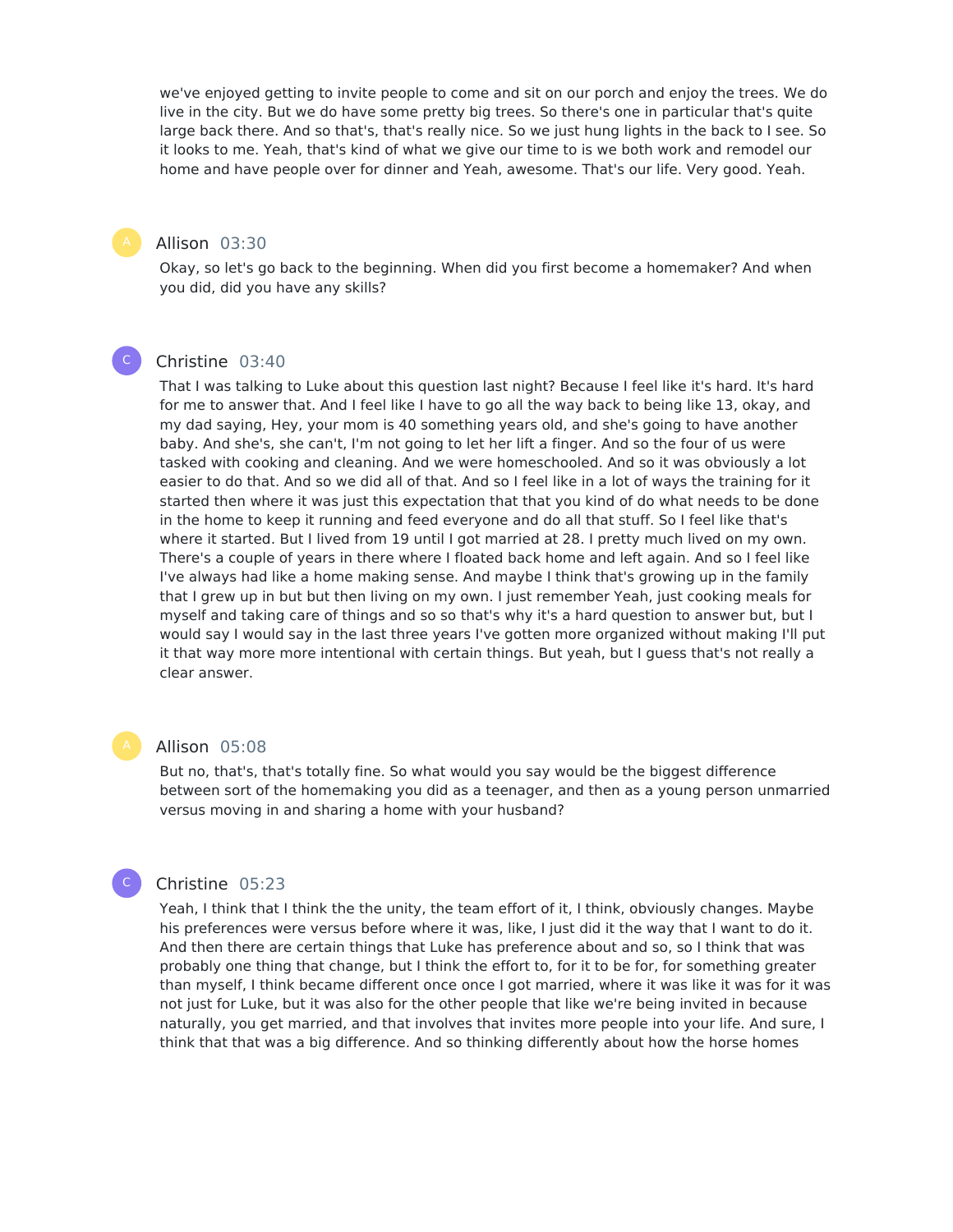organized and how like the food that's like prepped and ready and you know, things like that. So that it it's a place that can house and feed and be available to different people and a larger number of people. Yeah, well, it's also an extrovert so so that kind of comes with like came with the territory was marrying friends and

#### Allison 06:36

and you're not an extrovert?



#### Christine 06:37

I'm not No, not at all. I I think ministry and being married to I'm married to has grown my extroverted Ness, maybe like I've learned to kind of lean into that a little bit. or adopt some of that, but naturally, no, I'm 100% introvert, I like my space and quiet and alone time. Yeah.



C

#### Allison 07:01

So what are you struggle with the most as a homemaker you alluded to getting better organized in the last few years. But are there any other things that you had? Like kind of a steep learning curve for?

#### Christine 07:11

Um, it's a good question. I feel like, this is silly. But like, I guess it's not silly. But like meal prepping is not something that I ever really did. But I feel like that's something in the last couple of years that I've realized, like, Oh, this is so helpful to not just like for quality of food and like efficiency of being able to cook but even like, mentally and emotionally, to have something like that I don't have to think about with working because we both were Yeah. And so just that like alleviating that pressure, in my mind has been so helpful. And that was a learning curve to be able to think forward. And I'm still not there. There's still a lot of progress I'd like to make in that area, but be able to think ahead. And to think through like, how are we going to like feed ourselves this week. It's like one of the things that keeps you alive. So it's like kind of important. It's like food, water Jesus, like, I mean, those are kind of essentials. And so to be more intentional with that, I think, I think has been challenging with our schedule, and you know, the busyness of life, but I think it's important and it's something that I'd like to continue to grow in, what's your favorite meal prep meal to make, like your go to me go well, for breakfast, it's, they're called superhero muffins. And they're from this cookbook called run fast, eat slow. And the cookbooks designed for runners for athletes, which I'm not a runner, and I wouldn't consider myself an athlete at all. But it's just really like nutritionists really good food, that that you can like meal prep really easily with or freeze and so there's these superhero muffins that are packed with like carrots and apples and nuts and oats and almond flour. And they're just like really, really good. And so that has been a huge like, I make at least a double batch on Sundays. Awesome pretty much every Sunday freeze them and freeze half of them are about half and then eat off them for the week. And then just kind of keep doing that. And so there's like 20 Something variations of these muffins. They're awesome. My friend Kelly told me about these books. She calls them the cold books, because she follows them like a cold and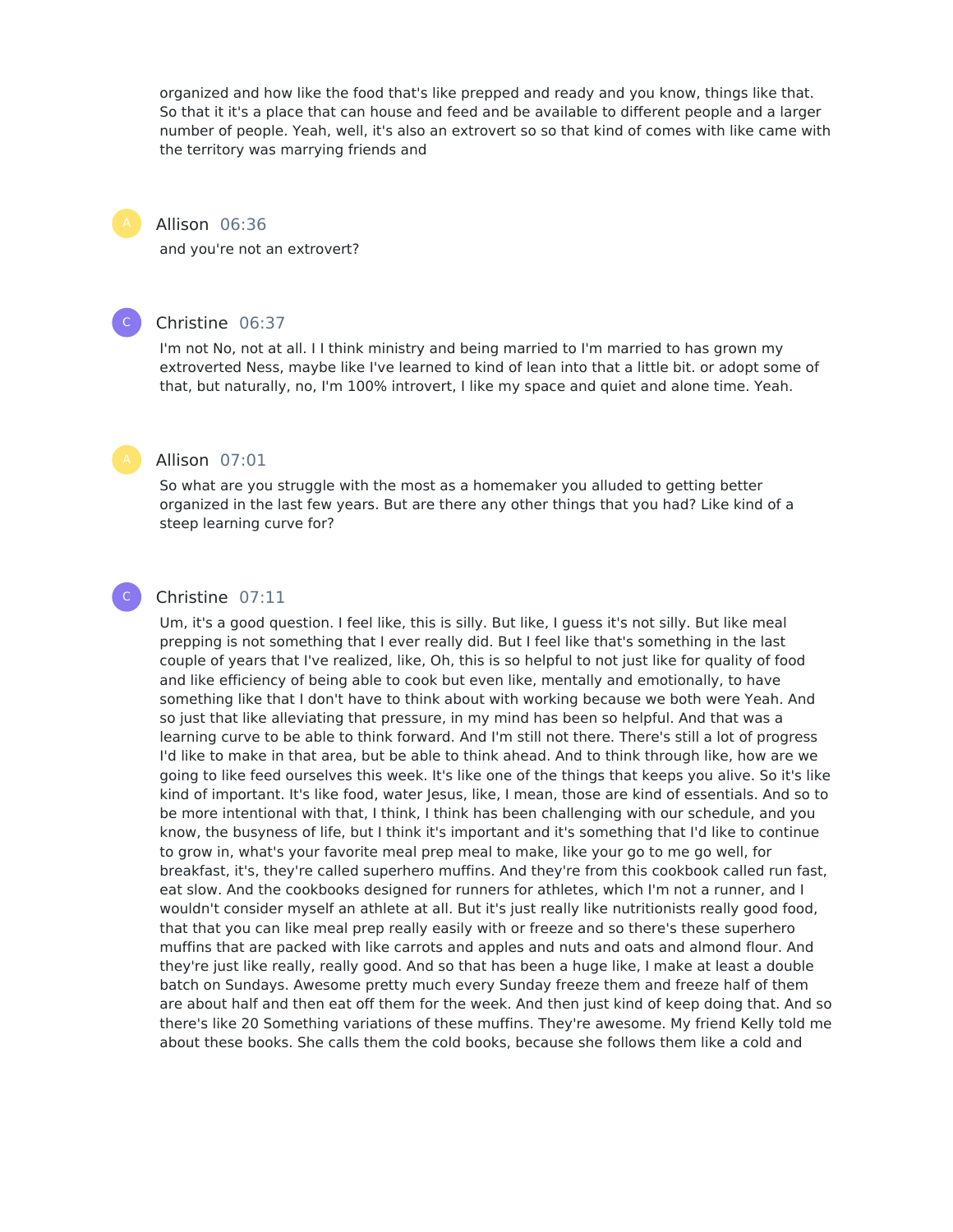now I follow them like but they're the best. I mean, there's three cookbooks out now and I just Yeah, so I cook from those a lot. There's a salad that a kale salad that I make a lot that lasts like for five or six days and it has Pharaoh in it and Parmesan cheese and no Yeah, and it's awesome. I like all of those. Yeah, it's an amazing salad. So I make that a little bit but

#### Allison 09:40

let me ask you a question. Do you massage the kale?



#### Christine 09:42

I do. Okay, I do massage the kale because if you don't massage the kale, it just grows and it feels gross in your mouth and you can't like you can't hardly digest No Yeah, it's terrible. You have to massage your kale people who can't know it important. It's super important and they say that in the cookbook so they know what's up. Yeah. Good down massager, kale, olive oil.



#### Allison 09:59

Do it a little bit of salt. Yes. Because that gives it something to makes it abrasive. Yeah, like, that's good. Yeah, just a little bit.

#### $\mathsf{C}^-$

#### Christine 10:06

Yeah, that makes sense. There's salt in the salad dressing I use because I make my own salad dressing. But yeah, but just just a tiny bit. That's a tip that I didn't know.



 $\mathsf{C}^-$ 

#### Allison 10:15

There you go. Thank you. You're welcome to helpful. All right, we're gonna talk a little bit about expectations. What are some things that have surprised you about keeping a home things good or bad? Something you didn't expect?

#### Christine 10:31

I think the fact that my husband doesn't like to clean. I shouldn't say that. That's probably not very nice. He just well, he really doesn't. He doesn't like do dishes. And he doesn't like to clean. And so I think I've, I had expectations on myself. And I thought he would help with some of that. And he's just doesn't like to clean, but he helps in other ways. So that's terrible. I shouldn't have said that. He, he takes care of the cars and the lawn and like all of the things that need fixing,

Allison 10:59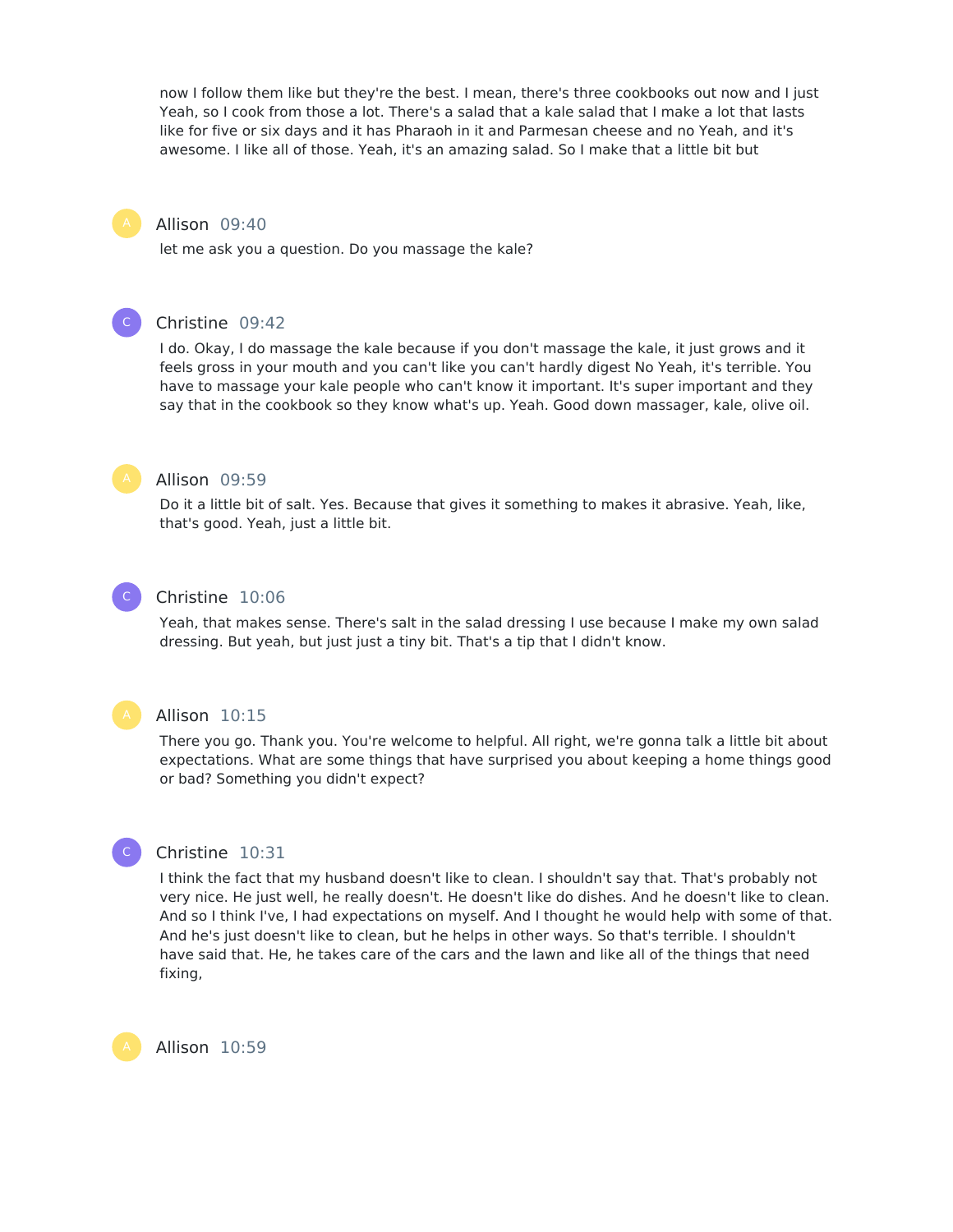he is a servant minded person. Yes, we will just put that out there for the world. He is a servant, Luke is great.

#### Christine 11:05

 $\mathsf{C}^-$ 

he is great. He's awesome. He just doesn't like to clean. And so living in a 700 square foot apartment is like that's like, you clean that thing in two hours. It's incredible. And so I've had like, I expected to be able to maintain that level of cleanliness, and then to my house, like more than double are about double that size. And it's not, you can't do that. And so I've had to learn to like schedule it out, like over like the weeks, you know, so that I'm not like, only cleaning on my day off or my days off, you know? Yeah. Because otherwise I would be I would just be cleaning for 12 hours, and maybe even lower your standards and lower my standards. Yeah, that and that's what I worked at. I worked in a cafeteria and I kind of cleaned and was in housekeeping at a big like Christian organization. And, and so I, I was on a team that took care of like all the buildings on campus. And so I learned how to clean like, immaculately I mean, it was like, UPS, it was absurd. It was a little extreme. And so I've like health department. Yeah, well, yes. Your Tyria Yeah, you know, people are coming and they're staying there. And they're eating the food, like you want it to be clean. So it's not bad. But but I've had to come down off that a little bit. Because it's a little unrealistic for you know, someone who's working full time and yeah, likes to do fun things, you know? Well, yeah, exactly.

#### Allison 12:24

Okay. So what other unrealistic expectation did you have to let go of for the well being of yourself and your marriage?

#### Christine 12:33

C

I think just I again, I said it already, but doing it all, I mean, the amount of times that Luke has had to come to me and say, like, you need to ask me for help. I think like, even down to cooking, I'm very independent, self sufficient. So I really would do it all, I would do it all. If it was up to me, I would do it all. And I would run myself into the ground. And I have done that. And so I think it's that realizing that no, you actually need help. Like you need help to maintain this home, you need help to maintain, like, marriage and relationships with just like da you know, like, Of course you do. And so there there's been a lot of humbling experiences where Luke has like spoken in and said, Hey, like, you need to ask me for help. Like, you can't, you can't do all of this. You can work full time and cook the meal and clean the house for the family that's coming over and like I but I don't know that you need help. Yes, you say it. Yeah. And so I think realizing that the expectation I had for myself of like, managing the environment. One was unhealthy, and two is unrealistic. For for what I'm capable. I'm limited. I'm a limited human being shocking. I know. And so I think that was that was a huge one. And that's still something I'm trying to learn. I mean, even yesterday, I was like, I'm coming off like being sick. And I'm like cleaning the house. Why am I doing this got sick and I'm like, walking around, like cleaning the house. And I just had to like sit down and like read a book. Because it's something it's not the spirit. That's prompting that like something else is going on? Yeah, it's expectation of others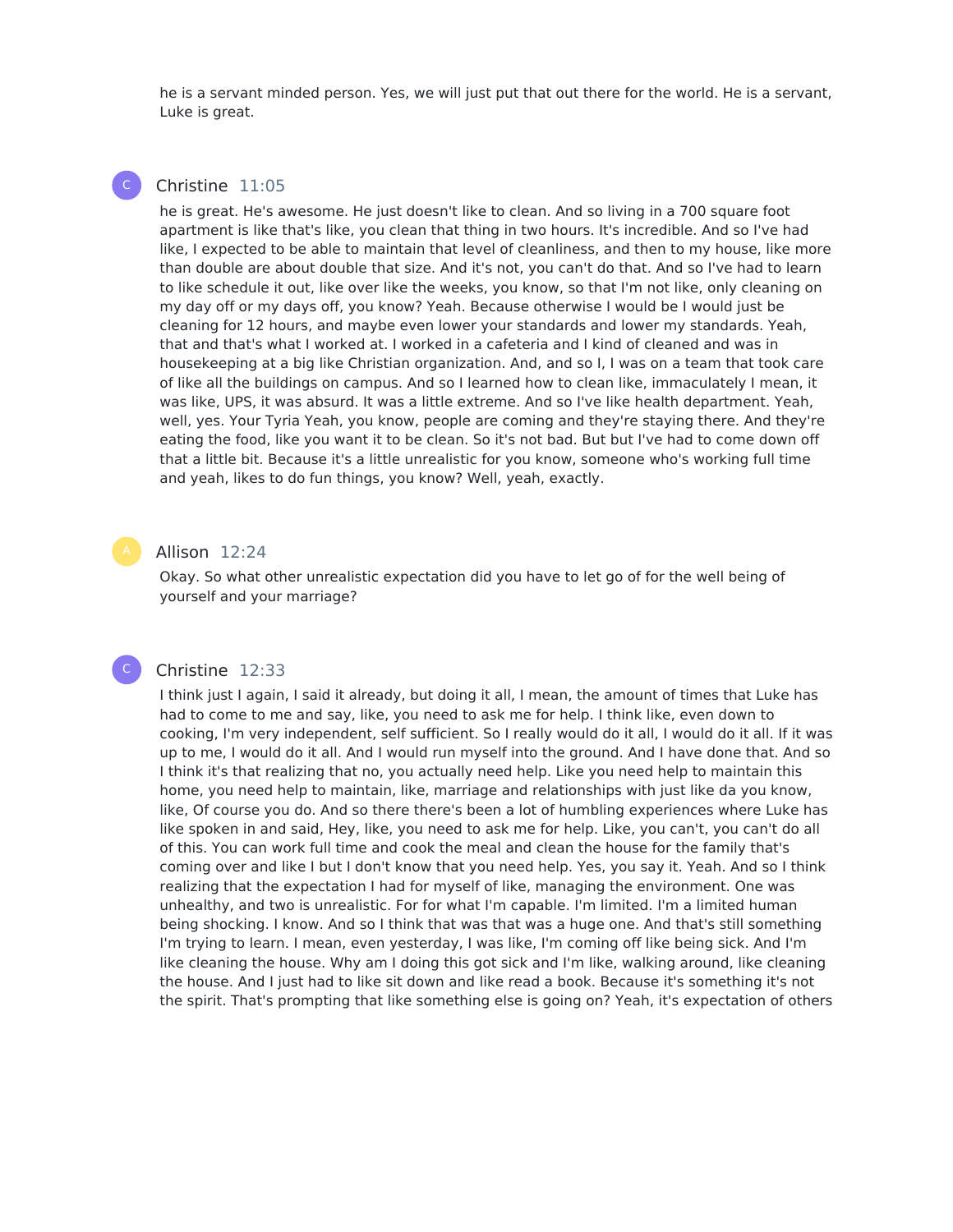or people or right, the party we're having this weekend for my, for my niece, you know, and like, all of these things that like are coming into play. Yeah, it's like no, like, that's not like God asked me to do those things. No.



#### Allison 14:28

And that's a really good that's a really good point that we need to make a distinction between the expectations that we have placed upon ourselves and what we think other people expect of us right or expect to find when they walk in our door.



# Christine 14:40

right that it's going to reflect poorly like if the house or the floor is dirty, that is somehow gonna reflect back on me. So what it's like it doesn't matter.



#### Allison 14:48

Nobody's looking at your floor.



#### Christine 14:50

No, nobody is and besides is a concrete floor like hides dirt so well.



#### Allison 14:57

It's actually I looked at your floor when I walked in because it's the subfloor that was underneath the carpet that you guys ripped up the the laminate flooring?



#### Christine 15:06

Yeah, right. Yeah.



C

#### Allison 15:07

So it goes with your sort of, I don't know, how would you describe your house? Industrial? Modern, modern industrial? Yeah. With a little bit of like, mid century retro stuff thrown in.

Christine 15:18 Yeah, traditional.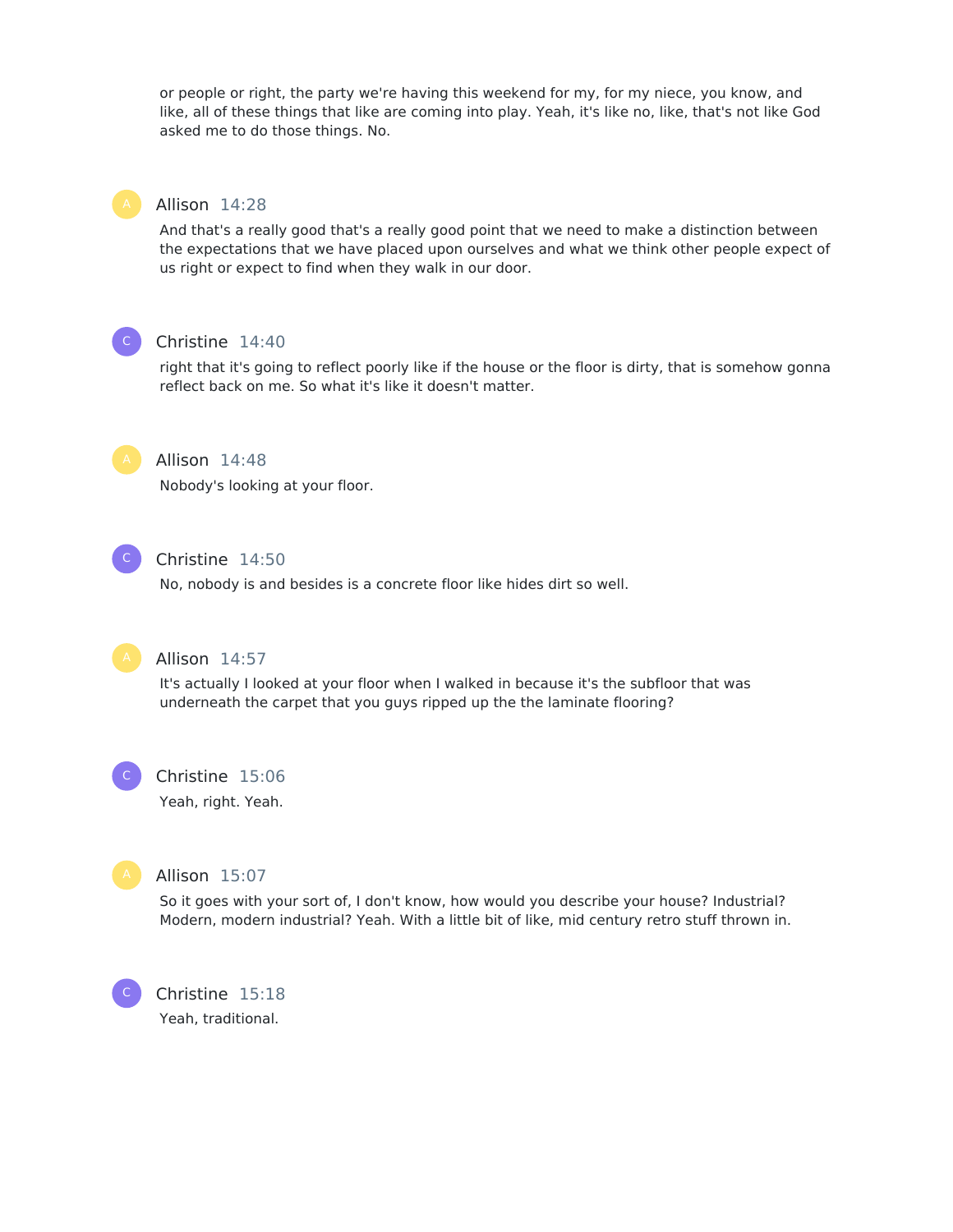Allison 15:19

And some antique,

### Christine 15:20

let's use all the words

 $\mathsf{C}^-$ 

#### Allison 15:21

It's very ecclectic. Yeah. And, and so the floor totally goes. Yeah. And it hides dirt really well, it's perfect.

#### Christine 15:29  $\mathsf{C}^-$

Yeah, yeah, it's good. I love it.



 $\mathsf{C}^-$ 

#### Allison 15:32

Okay, how about priorities? So we've sort of touched on this a little bit, but what are some practical steps that you take besides meal planning and prepping? What are some practical steps you take to keep your priorities in order? First of all, understanding what your priorities need to be, of course, like God, marriage, but then what are some things that you do practically to sort of keep things from getting out of order?

## Christine 15:58

Yeah, I think one of the things that I've realized in the last like couple years is the things that I'm I'm doing, I want to be able to attach to a value. And that's been so helpful to think through priorities, like we, you know, we talked about the floor being dirty, like, if I asked if I prayed and asked the Lord for this, that this house would be a place of peace and rest. For people when they come in, then, then if I'm so stuck on the floor, being clean that like it keeps me from actually inviting people through my door that I've missed, I've misplaced my priorities, like and they're not, it's no longer attached to the value that like, I want to live out of, which is hospitality. And yeah, giving people a place of rest and all of these things. And so I think, in the moments where I can feel the wheels turning of like, oh, my gosh, these people are coming over and like, the house is a mess, or like, I can't get a meal, I can't get a good enough meal together. I have to take a step back and be like, No, what's my priority? Well, my priority is like the people over the clean floor. Like it's the community and the relationships over like,



#### Allison 17:11

the food, a really great, you know, artisan meal.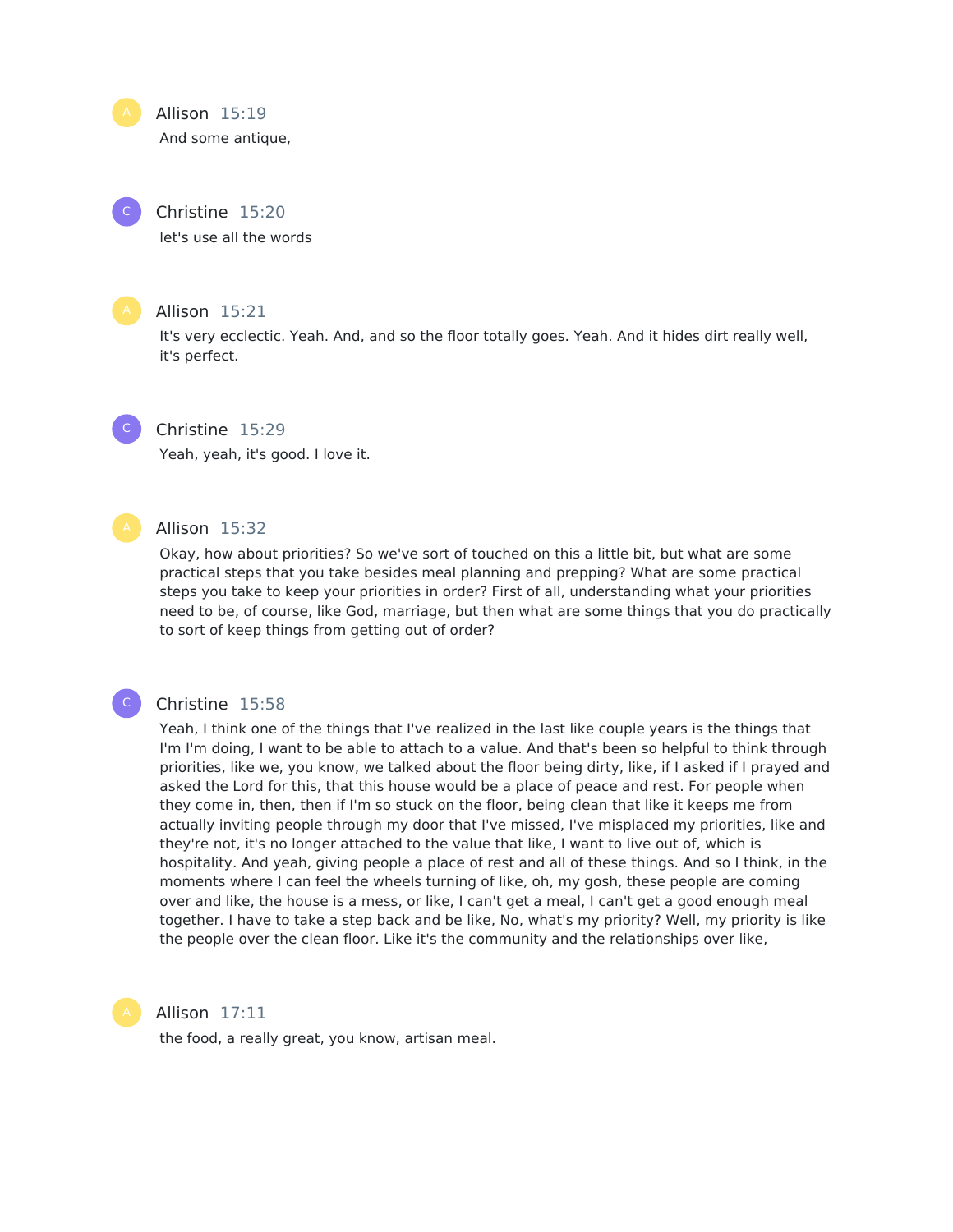

#### Christine 17:14

right. Exactly. Which I love. Don't get me wrong, oh, kale salad, you know, homemade bread. I love it. But, but it's that it's that and it's walking with the Lord. I mean, it's like, it's being mindful of like, no, like the Lord's present here, dirty floors and all like, and he's not going to be any more absent or near whether your floors are clean or not. Right, or the toilets dirty. You know, like, he's still, he's, he has a and he has a higher priority, like he desires that his people would be fed physically and spiritually. And so if I can be a means of that. Sure. And if I That means people are walking on dirty floors, then. Yeah, then. So So I guess that's not very practical. But I guess that's like, that's more like prayer, like that's a prayer.

#### Allison 17:57

Well, I think the practical to me where the practicality comes in, because we've actually talked about this on the show before we did a organization series. And we talked about, the whole first episode was about the heart behind the organization. So we wanted to address the heart first. And one of the steps was assessing what your values are, and letting that inform you, as you go through your things and decide what you're going to keep what you're gonna give away, you know, all of that can. We want our we don't want to serve our stuff, we want our stuff to serve us and our homes to serve us and the people that come in here. So and it's really helpful if you are very clear about what your kind of top five or six values are. Because that's gonna, that's going to direct all the decisions that you make, whether you recognize it or not. So it's good to be aware of that and let that sort of navigate help you navigate through your priorities. That's really smart. Is that something that you and Luke do together ever? Talking about values?

#### Christine 18:59

C

Yeah, for sure. I mean, even like, at the beginning of the year, we were praying and asking the Lord like to really make us like single minded and single focus, like, what do you want us to give ourselves to this year? Like, what is that? What is that going to look like? Especially together, you know, uh, being, you know, having our own jobs and not being having kids and kind of we're really good at doing our own thing, in some ways in our life kind of accommodates that. And I mean that in like, the healthiest sense, not like in an unhealthy way. And so we but we just felt this longing for like, what are we going to unify together? What are we going to give ourselves to? And one of the things was like having someone over for dinner at least once a week. Just anyone, someone, just someone we know, a new friend, an old friend, and just feeding people and just getting around the table for a couple hours and just spending time together. And so that's been one I think, I guess that's speaking to the value of like something we haven't done in the last couple of years that we're trying to get back to is just being really consistent with having people in our home and being intentional to invite people in so. Yeah, so we definitely talked through those values and, and things that are priorities for us and how, again, we told we asked, the Lord said, Hey, like, we want a house, and it's going to be your house like, this is your space and your house. And so we just want to use it for your glory. Yeah. And so for we we just want to be really intentional that that we're actually doing that. So yeah, we definitely talk about it, for sure.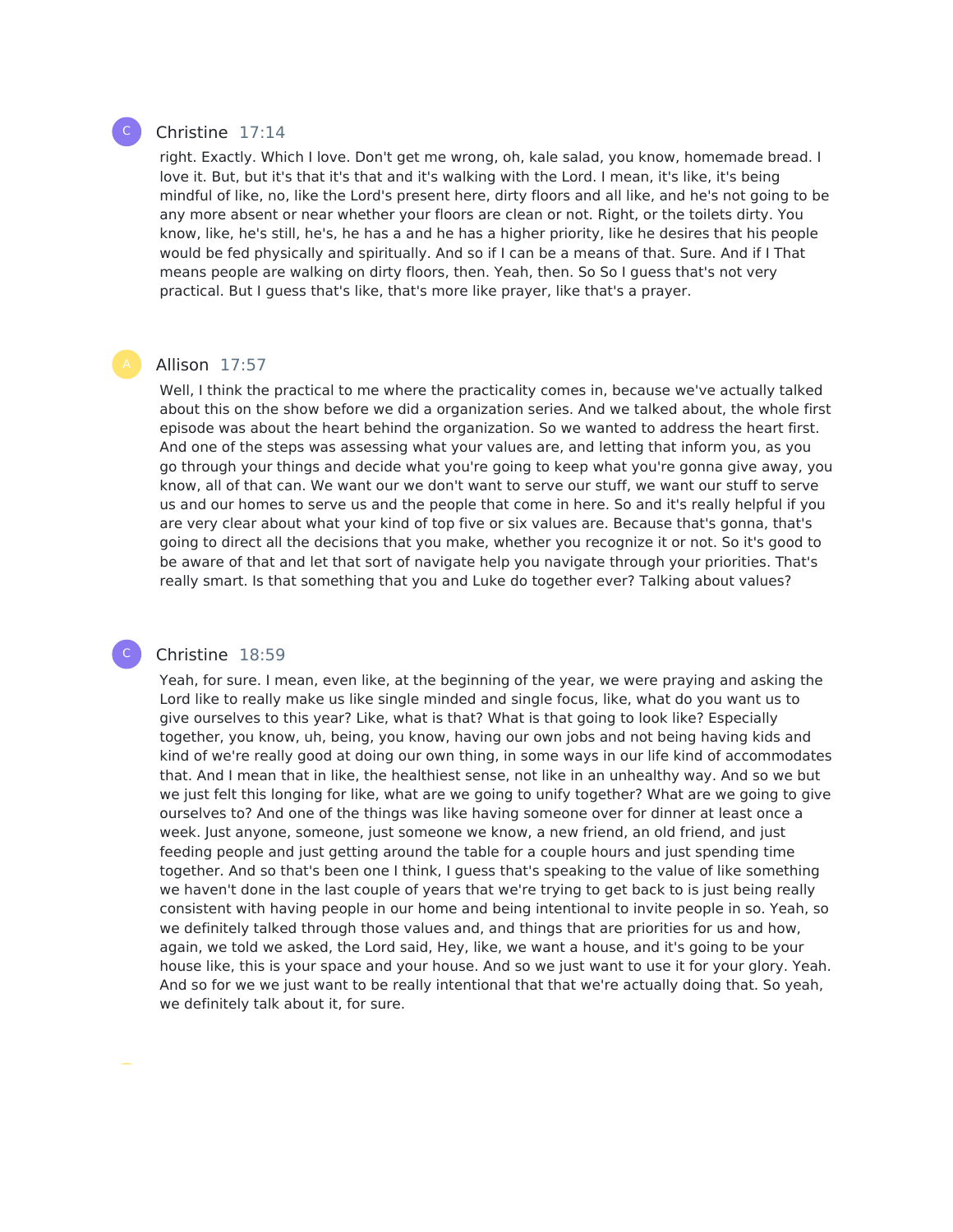#### Allison 20:25

Yeah. Cool. What about social media? I like to ask your generation, how do you deal with social media? Do you even engage at all? And if you do, how do you maintain a healthy relationship?

#### Christine 20:40  $\mathsf{C}^-$

I so I don't know if this is healthy. But the end of last year, I, I feel like I closed a chapter in my life last year. And part of that was just like getting off social media where I was like, I'm done. Like, I can't do this. Like there's too much comparison. And there's too much like grief associated with certain parts of it. And I just was like, I can't I can't do it. So I just deleted the app completely. I kept my account but deleted the app. And so for about like, a month or so I didn't even check it. I was just like, I'm out like, I'm done with this, like, specifically Instagram, I think. Because Facebook marketplace is just too good to give up. So I haven't done that. But um, but yeah, so and I now check it on my computer. And I'll look and just kind of a lot of the restaurants that we live in San Antonio don't have websites, they're just on Instagram. And so there are there things about it that like I've kept, but I found that it was it was just bringing up like things that were not contributing to like, relationship with Jesus like, yeah, it was it was actually distracting and tearing down more than anything. And that's the fault of it's not the fault of anyone posting on Instagram. So Instagrams fault, but the my interaction with it was not edifying. And so I had to take a step back, and just kind of, so that's kind of what I've done. I wouldn't say that I've just like, I'm not completely disengaged from it. But I have, I have taken out my phone on top of the fact that I haven't updated my phone in probably like, two years or so. Because I'm convinced that it's just gonna crash as soon as I updated. It will Yeah. And so a lot of my apps have slowly stopped working. And so Instagram is like one of those that just like, I don't think really works very well anymore. So that was also part of the reason why I was like, Alright, I'm done. So that's kind of my relationship with social media. I guess it's a little rocky, it's not. Okay. Probably super healthy yet. But I'm trying to figure out like what that is, and because I think it's a great tool. I think it can be. Yeah, and you would know, I mean, it's just like it's it's a great tool. It's just I think, for me in this season, it's been really difficult to have a have a consistent diet of it.

#### Allison 22:54

Yeah, no, I get it. Totally. That's that's a fair answer. Well, what speaking of temptations, let's talk about some challenges and temptations. Okay, I'm going to give you three options and tell me which one of these you most identify with. Okay.comparing to other women.I'm just doing homemaking here. This is not valuable work, because it's just scrubbing floors or scrubbing toilets. Or I'm Superwoman. I'm trying to do all the things.

#### Christine 23:27

C

Yeah. Probably the first and the last, but mostly the first. Okay, the comparative comparison. Yeah. Yeah. Just feeling like yeah, the comparison to other people in my, my age and life stage that are, are really doing the things that I wish I was doing. And that's really where the social media thing came in, where it's like the comparison of like, I'm not, in some ways, I'm not enough. Because I'm not I've got the home and I've got the space and I've got the ability, but there's like no children, and there's no raising and there's no nurturing of children going on.

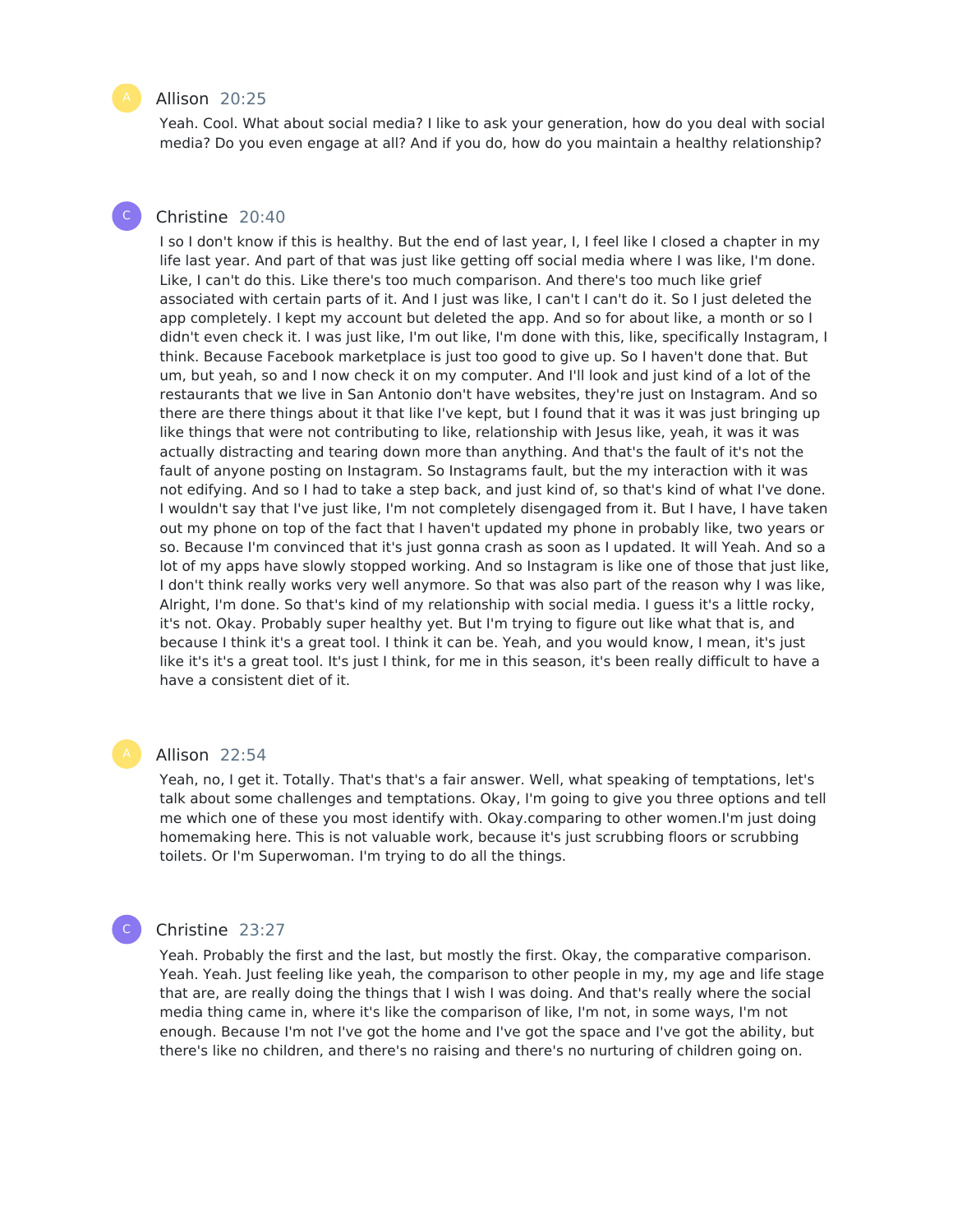And so I think it's definitely like a comparison. Yeah, thing for sure has been the temptation, right that I've had to fight against, because then it devalues who I am in Christ. Yeah, I'm devaluing myself, because I am not those things.

#### Allison 24:21

Right. Yeah. Which leads us into the next question, which is about challenging situations. Yeah. And your homemaking. And so you want to talk a little bit about

#### Christine 24:30

 $\mathsf{C}^-$ 

Yeah, you know, I already said it. But we bought this house and we just said, Lord, like, fill it, like, fill it with people. Fill it with life and goodness, and we want it to be a place that's fruitful. And I think the last three years we saw that in a very singular like way, like if children like we expected it to be filled with children. And the Lord hasn't done that. He's filled it with, with community and friends and I mean in abundance, you know and family. And so that in that way I see like some redemption that I see the answer to the prayer. Yeah, and that's some redemption. But definitely the most challenging thing I think of, of homemaking. And really, I would, I mean, in our marriage so far has been just the reality of infertility of just like, like that. It's not for this present moment, which is the only moment that I have right now. That's not a reality for us. Like, they're not they're like, the, the rooms aren't filled, you know. And so it's been extremely challenging to, to rework my really, it's expectation, it's like reworking, okay, what, what is this for? And having that crisis of feeling like, none of this matters. this is meaningless, then, like, what is this even for? Like, if, if it's not being filled with something that's so good and righteous and holy and biblical? Like, why am I doing this? I should just live in a van. What's the point? You know, which is still not out of the question and might happen, so maybe that'll be for another episode, where you interview me and my van, just kidding. Um, but But yeah, I mean, just because that's what I see. And that's the desire of my heart. Right. I mean, that's, that's an it's a good desire. Oh, yeah. And it's such a good desire, similar to, like, the single woman desiring to be married, you know, like, it's such a good and holy desire. But I think I've, I've, yeah, it's been super challenging to wrestle with the Lord. Yeah. Of, of with that reality of like, you know, and really taking the situation and the reality and, and God's character and trying to figure out, like, how do these two things go together? Because if my if I relied on my circumstances, it wouldn't, it doesn't on the surface, speak to the goodness of God, or the provision of God or the kindness of God, on the surface, but if you go deeper, obviously, and that's, that's, if, as I go deeper, even even in the last three months, six months, I've gone deeper, and I've I'm seeing more of like the kindness of God and the provision of God, I wouldn't say that I'm, like, fully there. There's still a lot of grief to process. Yeah. But I but yeah, I think I think that's definitely been the most challenging.

#### Allison 27:30

So if someone's listening, and they're working through that, right now, they're in the middle of an infertility journey, what would be like a word of advice that you would give them to direct them towards kind of the path that you're walking?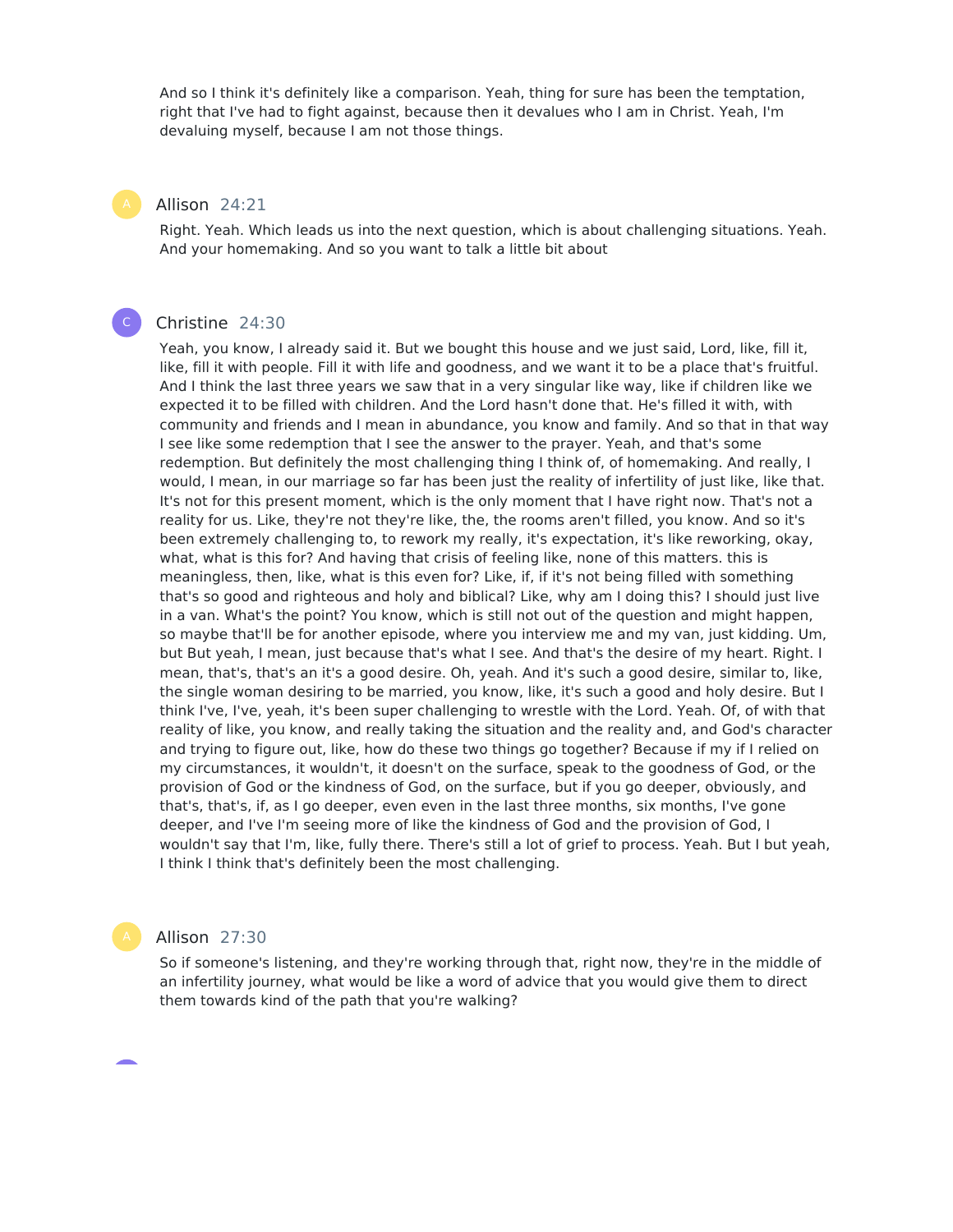

#### Christine 27:45

I think, I think realizing that there's a difference between the desire of my heart and the plans, and the the goals that I have, if that makes sense. I think I've thought, the desire of my heart for children, because the Lord's not giving it the desire must be wrong. And realizing that that's not the case. But the desire is actually really good. And the Lord gave it to me. And just because he isn't providing that right now, in this time in this season, is not in any indication that the desire is sinful or bad, because Definitely not. But I but I have realized that the plans that I've made and the dreams that I've had, are not what the Lord has, for me. Those aren't the plans that he has, and they have become idols, those plans have become greater than the present moment. And that's idolatry. Yeah. Because the present moment is all I have. And so if I'm living in this hypothetical future with these plans in these dreams, I'm giving up and I'm sacrificing the present moment. And so I've had to repent of of that. And so I think, I think the encouragement that I wish I maybe would have had to see that sooner that the desire of my heart is not something to, to, to hide, or to bury, or to try and get over. But but something to give to the Lord daily every day. But what does need to be kind of put in the ground and really, like, have the funeral for and grieve are the the plans and the dreams. Because they're not greater than what the Lord has. And so I think that's been, that's been a huge thing that I've had to process through is the difference between those two.

#### Allison 28:04

That's a great word. And I think that's applicable for a lot of different situations where we find ourselves disappointed in something, an outcome that we weren't expecting. It'd be, Yeah, it is really easy to to make those plans into an idol. Just kind of hold on to it and shake our fist at God and say, "why?"

#### Christine 29:52

C

Yeah, it can only happen in this way. This is the only way that I want the desire of my heart to be answered. And the Lord. I mean, he's so much greater than that. And he sees so much greater. And, and yeah, I mean, I could go on and on about value and worth and you know, and it's funny because I before I got married, I would say all the time, like when I was single and you know that my a woman's worth is not tied to like being married. And I preached that gospel, like, everywhere I went because I, you know, growing up in the church and being homeschooled, and like, in that environment, there was this expectation of marriage and like, that's what you do. And, and, and I loved I mean, I loved the idea I, in my mind, it was like, oh, yeah, like, I would like to get married one day, but it was the it was almost the like, idolatry part of it treally bothered me as if my worth and value was only in if I was married. And I'm, I'm having to eat that truth now. Yeah. And wrestle with that, because it's the same thing with with having children where it's like, I've had to rewire my thought life of like, no, like, my worth, and my value. And what I'm building in this home is not any less valuable, because there's no children here. Like, it's not, but that's hard to swallow. Because unlike marriage, like I even from even from a young age, it was like, like kids were I loved kids. I love kids, like I wanted children. And so more than wanting a husband, which obviously, not that I wanted one without the other. But I even said if I'm not married by this age, like I'll adopt a child, you know, and that was kind of what I'd said. And so having to re really rework, like, all of that has just been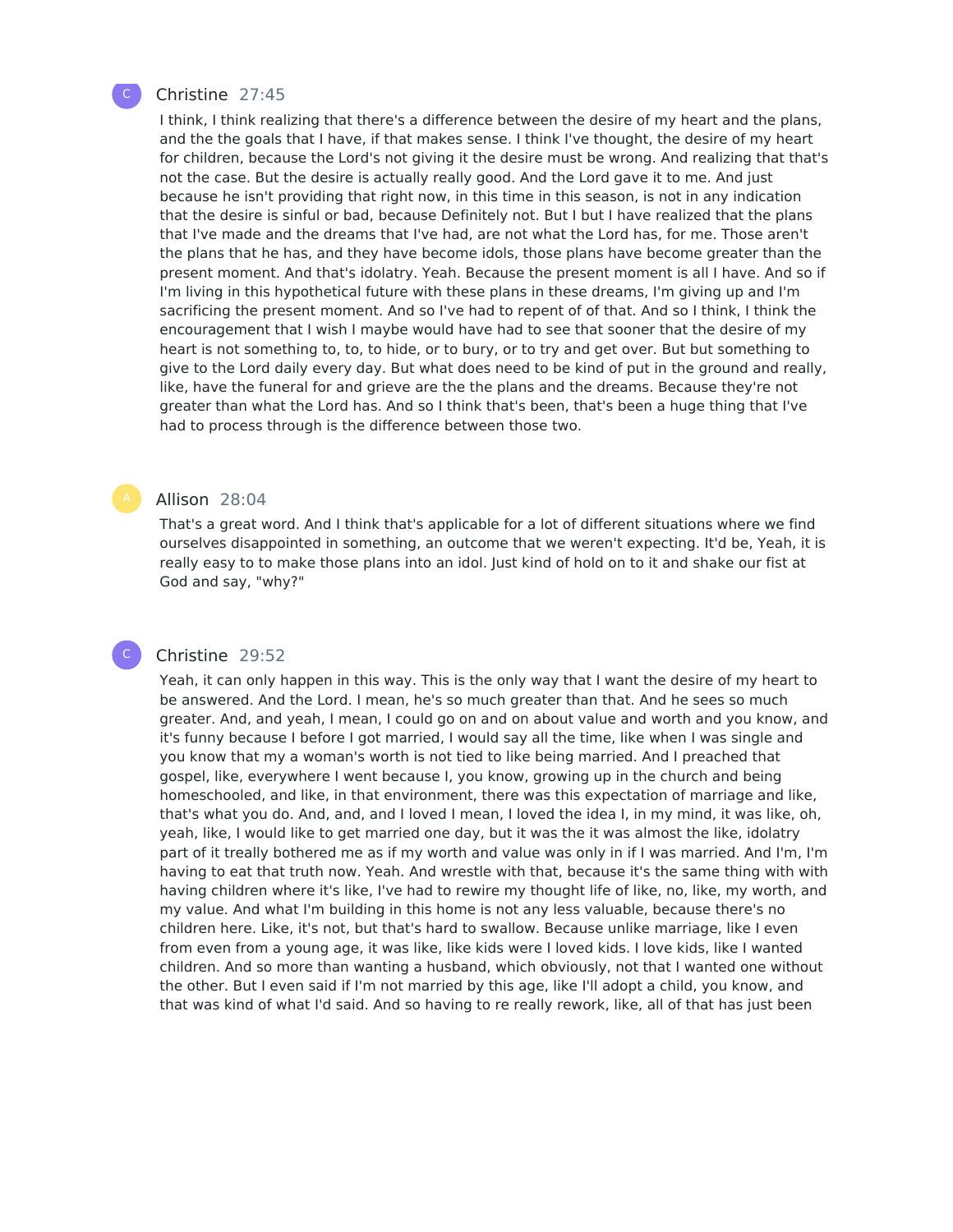such a I mean, it's been a two three year process of realizing that, that that's not the right way to think about my life and not and that I'm my value isn't tied to, to what I do, but specifically with like being a mother.



#### Allison 30:08

Yeah. That's a really great truth. So thanks for sharing. Appreciate it. All right, we're going to talk about hospitality.



Yay.



#### Allison 32:06

I know, this is a subject that you love. And I can't wait to hear your answers.



### Christine 32:11

Can we pause for a second. I think, Luke, I just saw him outside, so I think he's waiting to come in.



#### Allison 32:18

He can come in. We will allow him to come in. I wanted to ask you, did you make that baby plant off of that plant? Or that's not the same?



#### Christine 32:26

No, it's not. no, it's the same plant. It's just a different type. I think. I think that one's a burgundy rubber plant. And this is just a regular rubber plant. Okay, but I bought one of those and I killed it very quickly. And so I bought another one because that makes a lot of sense.



### Allison 32:46

Well, I've tried that with if, yes, you're in good company.



#### Christine 32:50

Yeah. I like to kill plants. That's one of my other hobbies. I don't like to it just happened.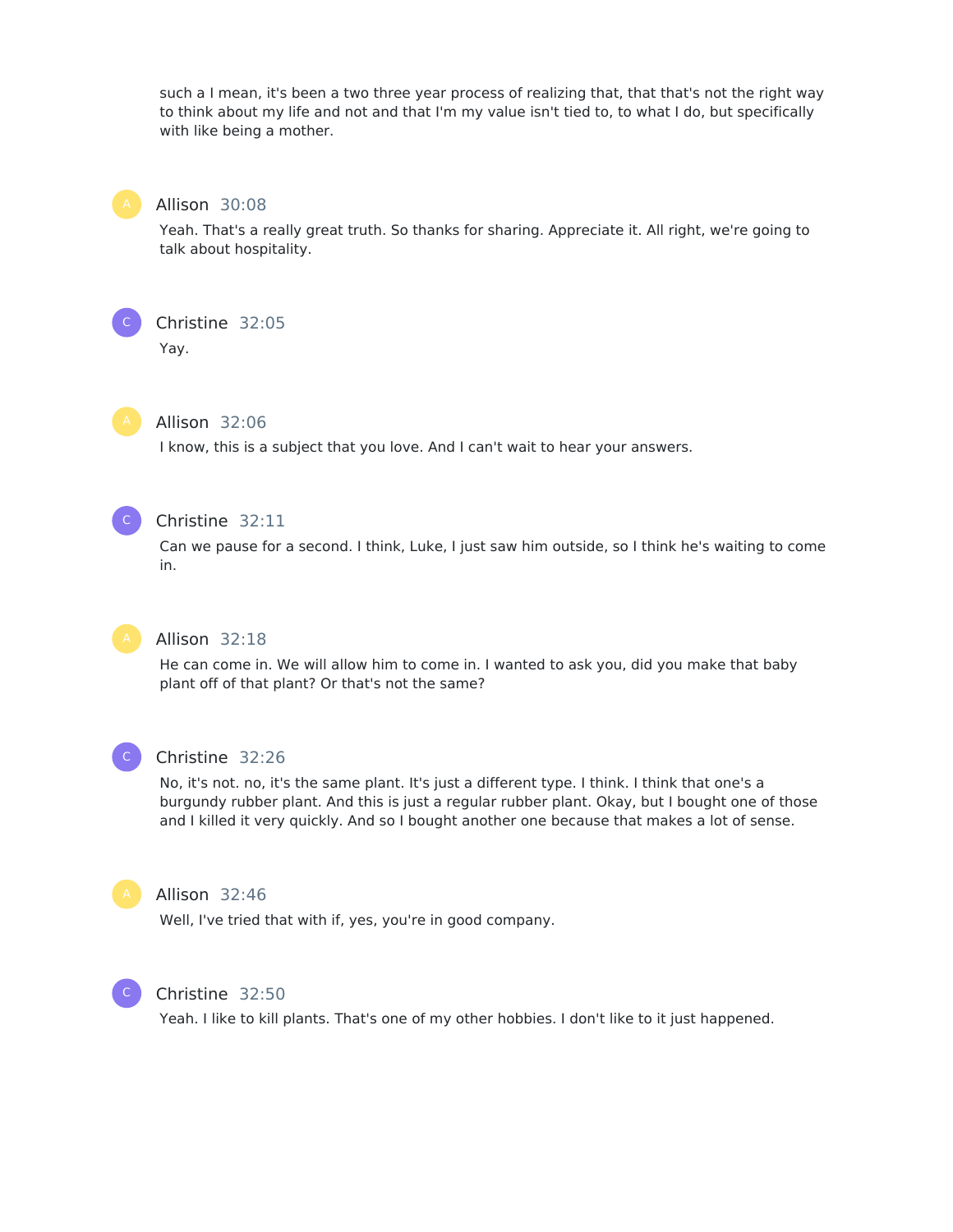#### Allison 32:57

I don't have the greenest of thumbs inside. I do pretty good outside.



#### Christine 33:01

Yeah, I don't do good. I don't do great. But that's me being critical of myself. When people look at my house, and they're like, Well, you have plants alive. So yeah, you're doing something



#### Allison 33:10

Yeah, I see one, two, three...I see a bunch. Yeah, there's one over there.



#### Christine 33:13

Yeah, yeah, there's a few. There's more in the corner, too. And I've kept so I've kept some alive. I moved them too much. Because I get like creative and like I want to like decorate the house differently. So I move the plants different places, and then they get sad and freaked out because they're like, Why are you moving me? And then they die. That's so it's me. I forget that they're living things need stability.



#### Allison 33:35

That is...boy we could unpack that.



#### Christine 33:38

we could. there's a lot there. There's no spiritual like truth there that we could talk about, I think.



#### Allison 33:46

We will get back to Christine's story in just a few minutes. Right now it's time for historical homemaker hits. This is the part of the podcast where we highlight some of the helpful and not so helpful hints doled out to homemakers throughout history. Today's hints come from the art of homemaking in city and country in mansion and cottage by Margaret Sangster published in 1898. Do you often use a side or garage door entrance to your home? Well, Margaret has some advice regarding the Care and Keeping of this often neglected entryway. The careful housekeeper is very particular about her back door. That of course is not an evidence to the public gaze as is the front door and she of careless habit nature. indisposed to exertion does not mind whether that part of her domain which comes only under the eye of her family is trim and well ordered or the reverse. One may set the stamp of capability and niceness exactly by looking at a person's back door where one finds a general air of disarray about the backyard

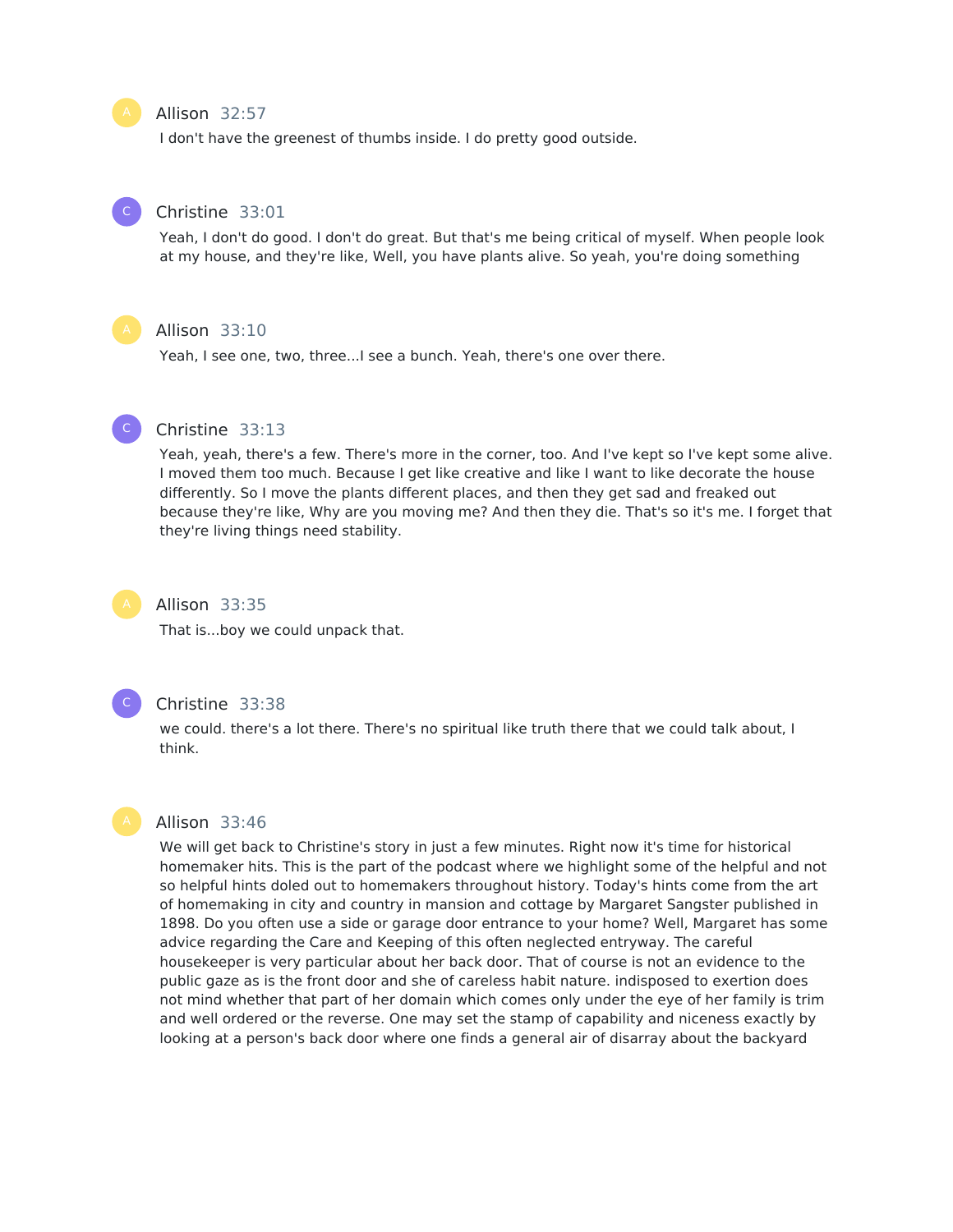where odds and ends from the kitchen refuse of various kinds. loose papers and the flotsam and jetsam of the house are allowed to accumulate around the back steps it is a sign manual of inefficiency on the part of her who is Queen of the house. Interesting take Margaret. So what do you think? Do our entryways front door or back door? Tell what kind of homemakers? We are? Do you put effort into creating a lovely entry where only your family will see it? Or do you reserve those niceties just for the guest entry? Do you try and create a welcoming and orderly entrance where you and your family come in and out every single day. This reminds me of the homemaker portrait of Terry hall where we talked about creating a good launching and landing pad in the home. Having a well ordered and beautiful place to come in and out of the home is a mark of a good homemaker. It speaks of thoughtful intentionality. The entryway is the first glimpse of our home that guests see and it is the first welcome home that we and our family members receive every single day. I want to take as much care and creating a beautiful welcome for my family as I do for my guests. I put a wreath on the side door every season. There's a sturdy welcome mat which I hope people will remember to wipe their feet on and there's no doorbell at the garage entry but I recently put a lovely brass B shaped knocker on the door for the friends who are comfortable coming in through the side door but they still want to knock first. so we've been talking a lot about food in this interview and meal prepping in particular. Well, Margaret was way ahead of the trend touting the benefits of prepping ahead, particularly breakfast.  $\hat{a}\epsilon$ ce A good deal of the breakfast can be arranged for the night before where one does her own work. Oatmeal, for instance, is the better for being soaked over night in water $\hat{\sigma} \in \mathcal{E}$ . All cereals are the better for very thorough cooking. It is a mistake to suppose, whatever the labels and packages may tell you, that either wheat or oatmeal or Indian meal may be cooked to advantage in a few minutes. They all need a rather slow and leisurely cooking to bring out their best qualities. Coffee may be ground and placed ready for the morning; potato cakes may be made and set aside; and eggs in any form are quickly cooked. If there is to be a hash for breakfast it is always best to prepare it the night before. So much of a manâ€<sup>™</sup>s comfort and health depends on his having a good start for the day, that the wife should always feel it incumbent upon her to have his morning meal ready for him so that he need not be too much hurried and obliged to swallow it in frantic haste, and then rush wildly to his train or the place of his work for the day. On the other hand, the man himself, father, husband, brother or son, owes it to the women of the household to get up when he is called, if not before.†Hmmmmm, Iâ€<sup>™</sup>m not quite sure what I want to say about that. I do believe that a good breakfast is very important. It refuels us after our nightly fast and sets us up for making healthy choices for the rest of the day. As the homemaker, and the one who does the meal planning and grocery shopping, it  $\hat{\mathbf{a}} \in \mathbb{M}$  sup to me to stock the pantry and fridge with good, easy to prepare breakfast options. It is not up to me, however, to force my family to eat breakfast. I have at least 2 members , my husband included, who do not like to eat first thing in the morning. Aside from holidays and Saturday morning pancakes, breakfast for our family has always been a self-serve occasion with mom making sure there are ingredients available and training the kids in how to prepare said ingredients. Well that  $\hat{\theta} \in \mathbb{R}^n$  all for today  $\hat{\theta} \in \mathbb{R}^n$  shistorical homemaker hints. As always, please remember these hints are for entertainment purposes only and we leave it up to you, the listener, to determine the safety and soundness of this advice. And now, back to Christineâ€<sup>™</sup>s story. Okay, well let's move into hospital. Okay, great. So, what is a practical way that you show hospitality?

#### Christine 39:52

C

Well, I think I already said it just I mean, even making kind of the rule and the expectation of like one one family or person or group of people in the home once a week, yes, that's that's one way that I think practically that we want to show hospitality and hold ourselves accountable to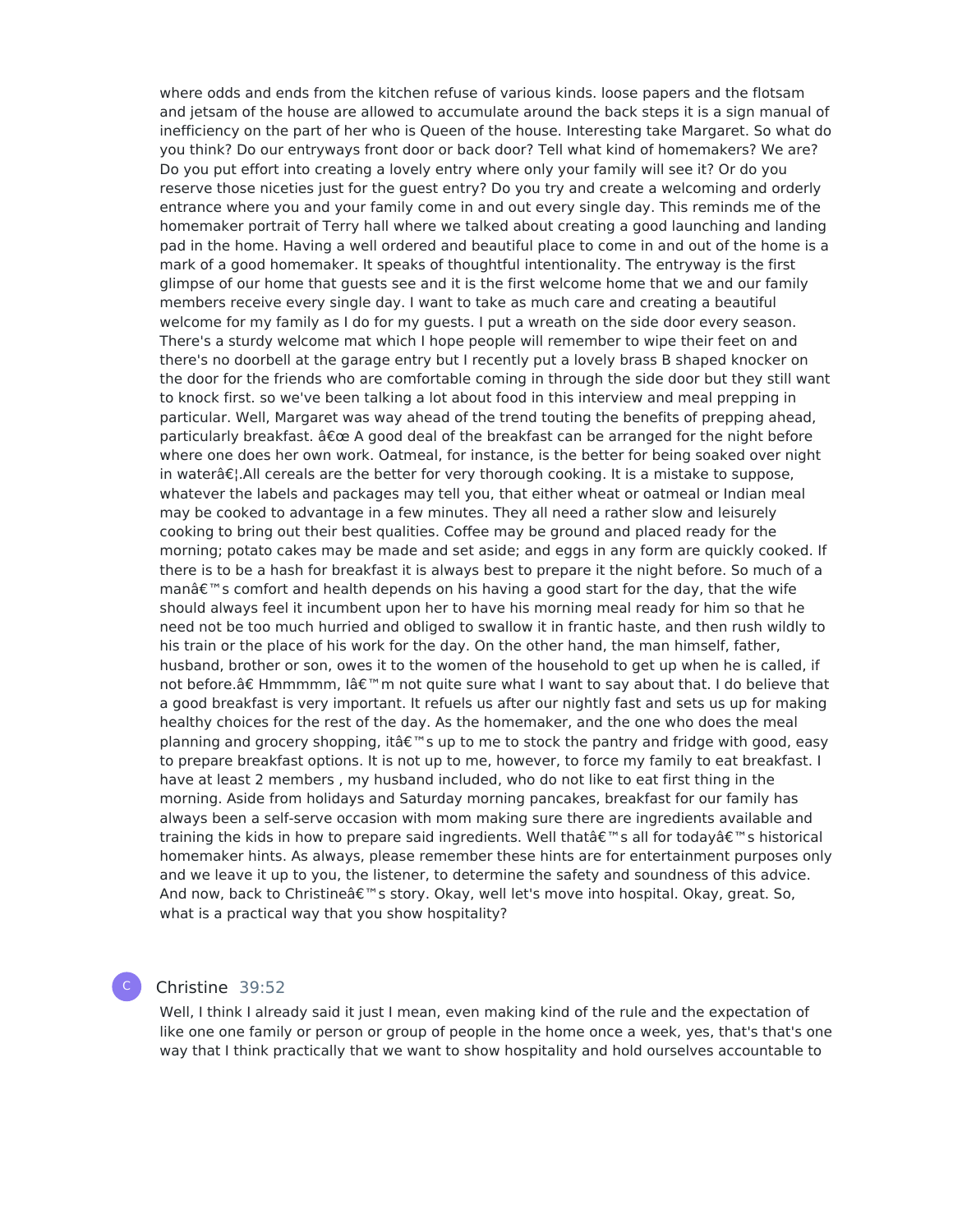actually living out that value. And thinking ahead enough to say, on this day, we're gonna invite this person and but I think another way and I was even thinking about this like, again with the meal planning thing. When spontaneity comes in, someone's like, Hey, you want to come over Luke, Luke's very spontaneous, I'm not as spontaneous. He's like, Hey, you want to have these people over tonight? One thing I've tried to do is have like food in the house that's ready to be like, cooked like enough for six people, however many people and so that there's enough Yeah, to feed people or even leftovers like making enough yeah, for the next few days. So that if someone drops by, we have food to feed them. And so yeah, so I think that's like a practical thing that I've been, again, working towards doing more of where there's, like, I got it, I have friends of ours give us a deep freeze. And that's been like, so helpful, because there's more space for meal planning and having those things just readily available to, to throw burgers on the grill or to you know, there's these meatballs and like, cookbook, the cookbook that I mentioned, okay, that are amazing. And so I just, again, I stole all this from my friend Kelly, I shouldn't she she shouldn't be sitting here, not me, because she's the one that does all this. But just make a bunch of meatballs and freeze them. And then you can just

#### Allison 41:22

Meatballs are great to freeze. Yeah, yeah. And then the ones you buy in the store have all kinds of stuff.

#### Christine 41:26  $\mathsf{C}^-$

Yeah. And that's the thing. It's very good. I don't, I don't want to do the prepackaged stuff. Like that's not that's again, not in line with my values. When I want to feed people. I don't want to just feed people, I want to feed people food that nourishes them, and doesn't deplete them with like, nasty stuff that, right? It's gonna like give you cancer or something, you know.

#### Allison 41:45

But it's good. Because if you're going to have that value, then that means you have to plan ahead. Right. Yeah. And you have to be prepared for that. Yeah. So yeah. And there is no shame in giving people leftovers. Totally, and that's, again, talking about expectations. That's something that I've had to like. Which truly comes from like, yeah, just like how I grew up in the, in the best way of like, having grandparents that were just so hospitable. I mean, my grandmother, just like, you know, just went all out. Like, she would just invite people over for after church, and like it was their house was constantly full of people. And there was always food. Sometimes there wasn't enough food, but she was going to figure out how to, like put together something. Yeah. And my parents kind of carried that on and then kind of pass that down to us of just that spirit of hospitality that any and all are welcome to come and eat at the table. That's really great. And so, yeah, so I think but I think the leftover thing, like it's not good enough. It's that like expectation. Yeah. So I've had to like, come down off that and be like, no, it is it is good. And people will eat your leftovers.

#### C

#### Christine 42:48

Oh my gosh, you're changing my life. Totally and do this because I love soup. I love making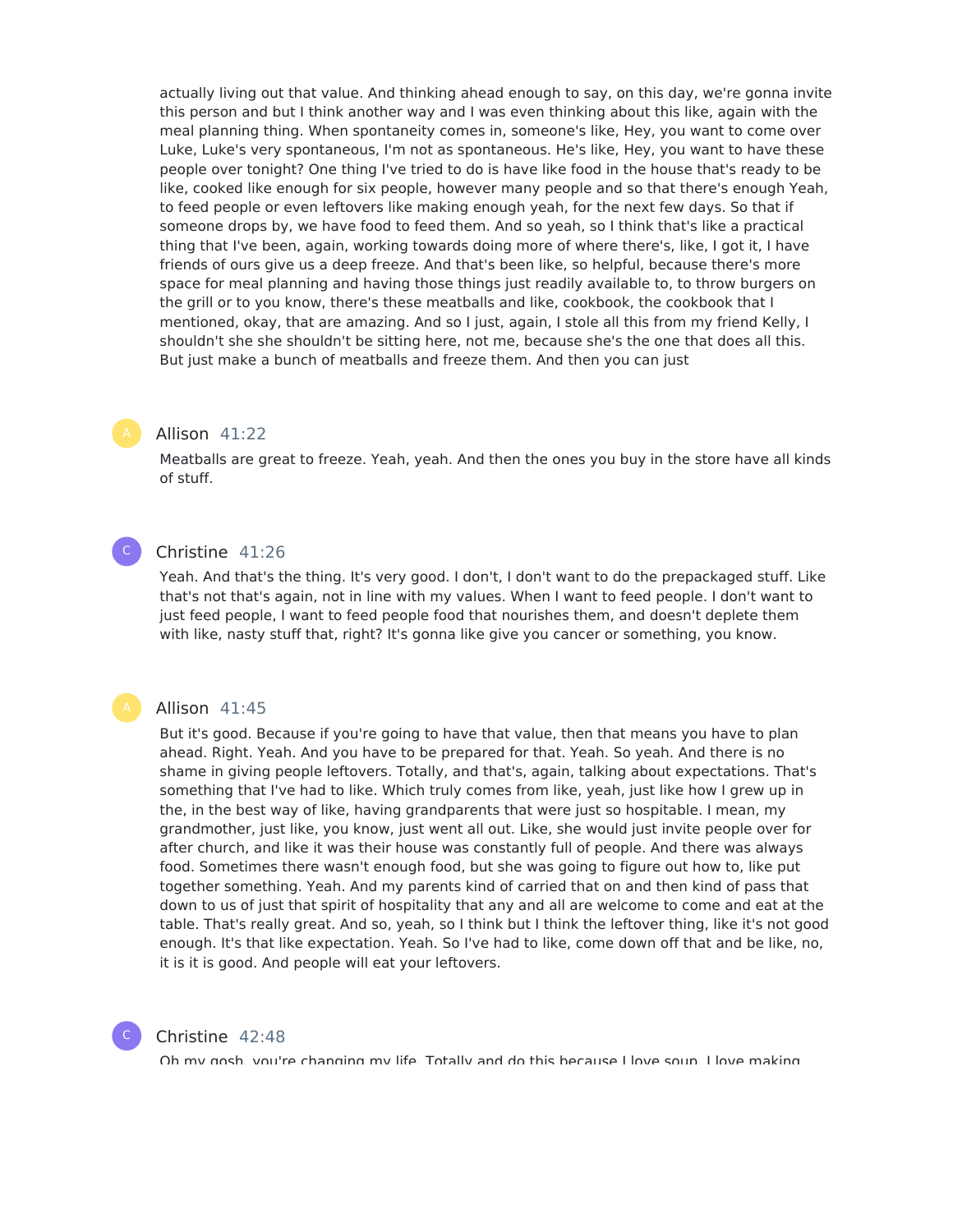Oh my gosh, you're changing my life. Totally and do this because I love soup. I love making soup.

### Allison 42:48

They will. Leftovers and soup. Mm hmm. I love to have soup when I'm showing hospitality to a large group of people especially but then, because I freeze a lot of soup. Well, I freeze all my broth, and then I'll freeze a lot of soup, which should do you know about Souper cubes? No, it's souper s o u p er. Okay. Souper, super good. Okay. Yeah. So they're like this, you know, they're healthy sort of rubbery. Yeah, stuff. Yeah. And they are, they are what they come in different sizes. I have the original one. It's like one cup size. And you pour your soup or your broth, you can actually even put like food in there. They have a great website where they show you how to use their product. And anyway, they're fantastic. Because I'm put the broth or the soup in there. I put them in the freezer, and I let it freeze and it freezes into a solid cube. Wow. And so then all you'd have to do is just flip it over and push it out. That's incredible. It's so great. And then I take those and I wrap them in a little bit of butcher paper to keep them from getting freezer burn. Yeah. And then just throw them in the freezer. And then if it's just you and you just want like a little bit of soup, you just take out one cube and you put it in a sauce pan on the on the oven.

#### Christine 44:04

I totally could have used that when I was sick.

#### Allison 44:07

And that's a really good point, because I keep I do big batches of chicken broth in my instant pot. Yeah. And I'll get like, I don't know, a bunch of super cubes out of that. Probably eight out of one batch. And then I have eight cups of of really good quality broth in the freezer at all times. So if somebody's sick, I just pull that out. So then heat that up.



 $\mathsf{C}^-$ 

#### Christine 44:30

Is the Instant Pot worth it? I know you're the interviewer here, but I this is something that's been plaguing me for a while. Is it worth it? Should I get one?

#### Allison 44:39

If you have the space, it's really nice to have for making quick meals. And honestly, I mainly use mine for broth, because I can just I can throw in a frozen chicken carcass. Yeah. Which is usually what I do. Yeah, because I'll pick a chicken right I'll put the carcass in the freezer and then when I have enough carcass or bones or whatever, then I'll make my my stock. And it's I can do it in about an hour. Now it's not going to be as gelatinous as if you do the really like two day long process, but I don't have time for all that. Yeah, it's still better than using a canned. Yeah, product like It tastes better. Yeah, I'm sure. Yeah. It makes to me it makes all the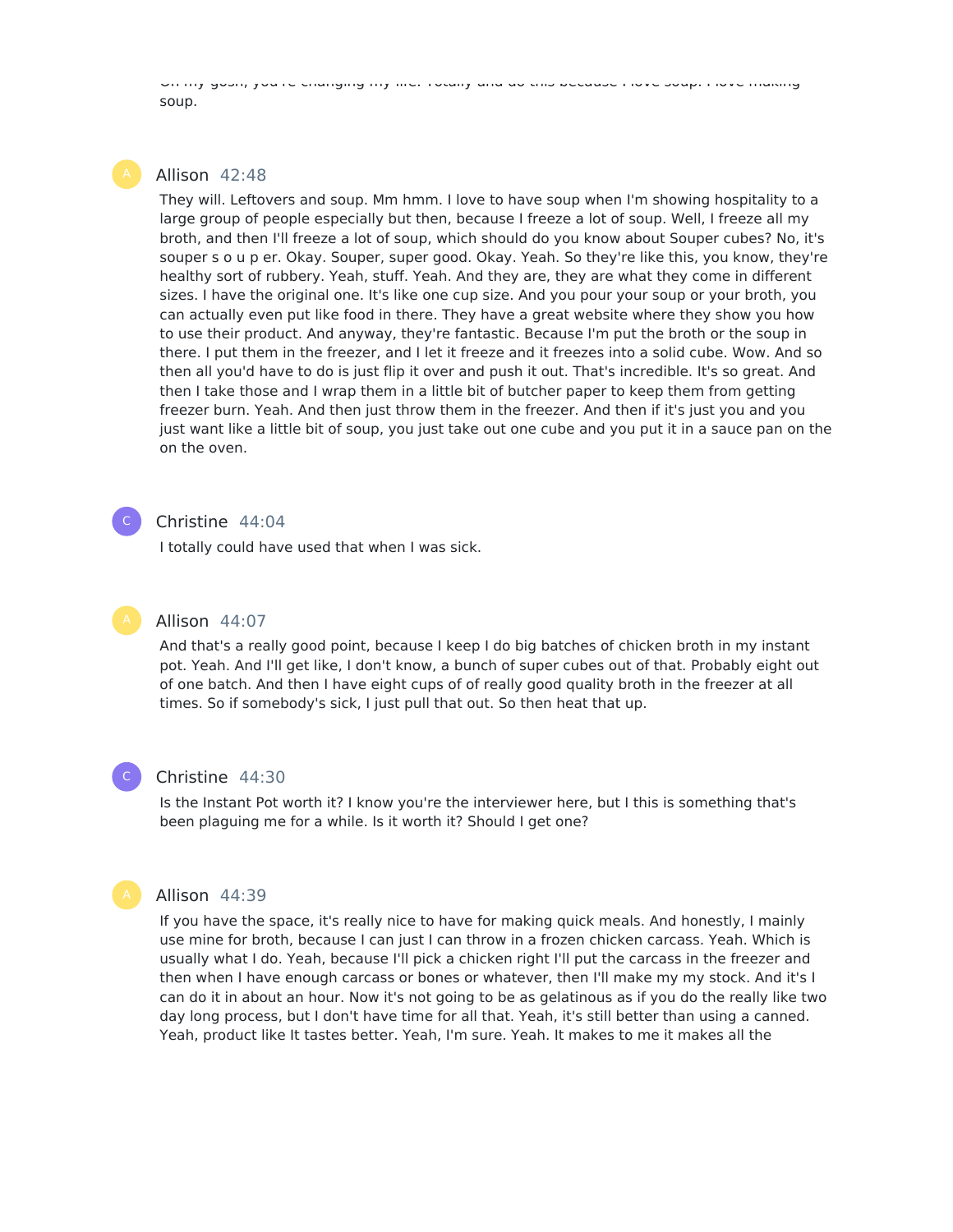difference in when you make homemade soup. Yeah, because I'm not a fan of like the carton stuff. And there's some really good bone broth you can buy on the market, but they're like, \$8 Oh, I know. They're so expensive, you know, for like, 10 ounces or something. Yeah. So for me, because I do so much broth. It's worth it. But I have the real estate for it. I have a lot of space. I have a lot of storage space.



#### Christine 45:40

And that's what's kept me back. Yeah, because I'm somewhat. I'm not a minimalist, but I aspire to be more of a minimalist. Yeah. And if there's not space in the closet or on a shelf, like I'm either have to get rid of something, right or I'm not getting it. Like that's just the rule like yeah, because I'm not gonna have cabinets that are like stuff is falling out of them. Because there's so much stuff in there. Like, I'm just not going to do that.

#### Allison 46:03

Yeah, I okay. I'm thinking it's probably not worth it for you.



#### Christine 46:06

All right. Thanks for your expert opinion, because I have a crock pot that I use quite a bit. And I've actually done bone broth in a crock pot. I've had to like restart it. many hours. Yes, but it takes a long time. And so I was like, yeah, anyway



#### Allison 46:19

you can also make yogurt in your crock pot.



#### Christine 46:20

Yes. Well in a crock pot? Oh, I didn't know that. I knew in an instant pot you could but you can in your crock pot, too?



# Allison 46:27

You can and I'm gonna have to give you my recipe.



#### Christine 46:29

Yes, please do. That would be amazing.

Allison 46:31 A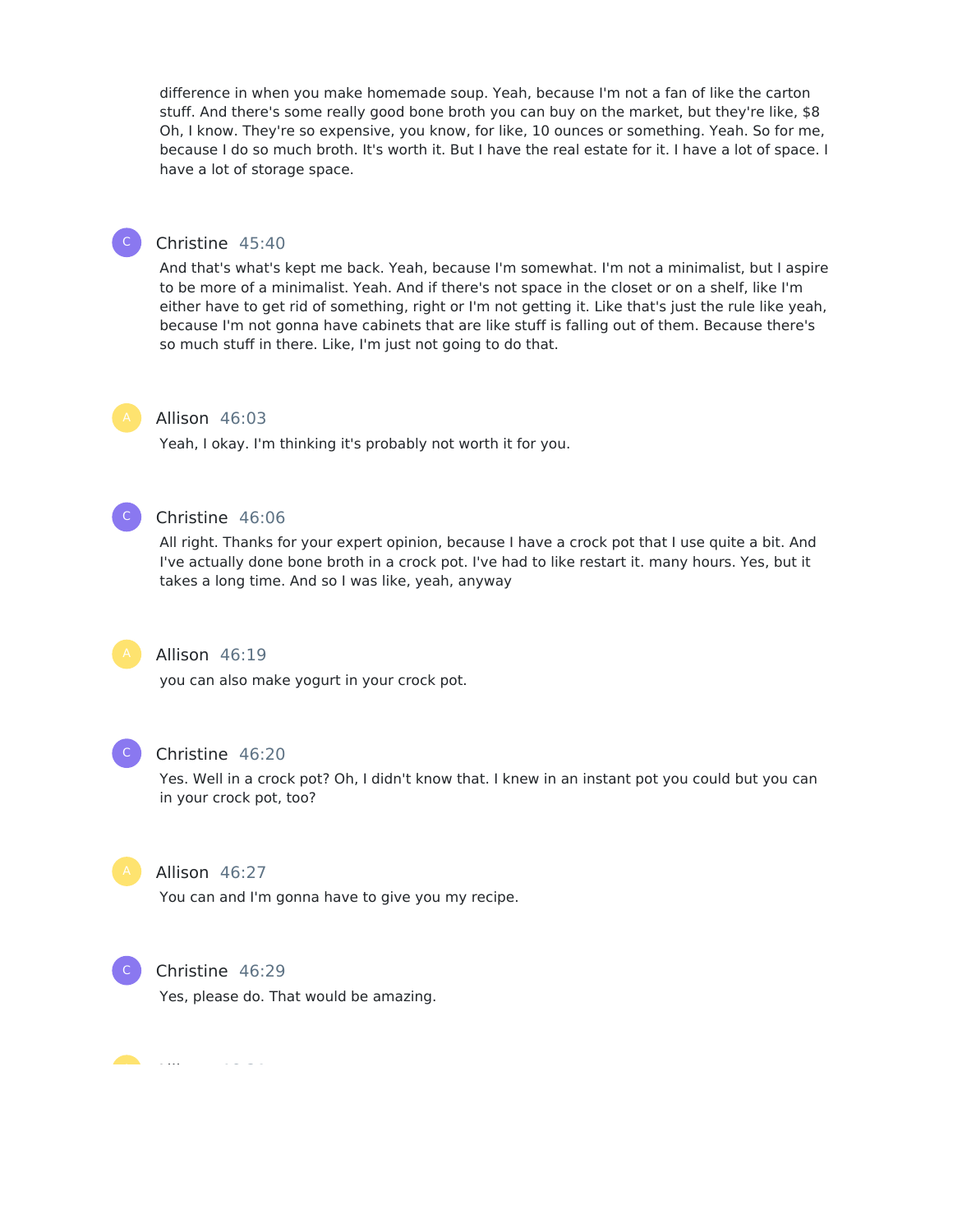

#### Allison 46:31

I mean, I always strain it afterwards. So it'll be thick. But if you like runny yogurt, just if you like it runny or if you're going to use it in like a smoothie or something. Because when you strain it you get like all this whey. Yeah. Which you can use the whey when you make bread, in place of water you can use the whey.



#### Christine 46:48

oh my gosh, you're blowing my mind right now. Oh my gosh, this is so exciting. So many tips and tricks!



#### Allison 46:55

Okay, I'll give you my 101 class on crock pot yogurt making.



#### Christine 47:00

Okay, something else about hospitality? Yes. Before you put it because I looked at my candle beside you. There's a candle. Okay. Again, my friend. She's been I need to send her a thank you note she has changed my life. Same friend. They started lighting a candlelight dinner. And so when we have people over we light a candle and it just creates like just such a nice



#### Allison 47:19

Do you like say a prayer or you just?



#### Christine 47:21

we usually read out of every moment holy is what we usually do the table blessings from the first book volume one. And so that's usually what we do except Thursdays blessing because Luke doesn't like when it says birds that warble their worship I think is the line that you just like, for some reason doesn't like that line. So the Thursday ones sometimes they'll pray if someone's over on a Thursday but um, but yeah, so we usually light a candle and and that's just been like a fun. I mean, I don't know if it means anything to anyone else. But for me, it feels really meaningful. Just to like have a candle, it feels special like that. It's like this is a special gathering. Like even if it's the most mundane normal thing.



C

#### Allison 47:59

We have candles on our dining table, that if we sit at the table I'll light the candles.

Christine 48:03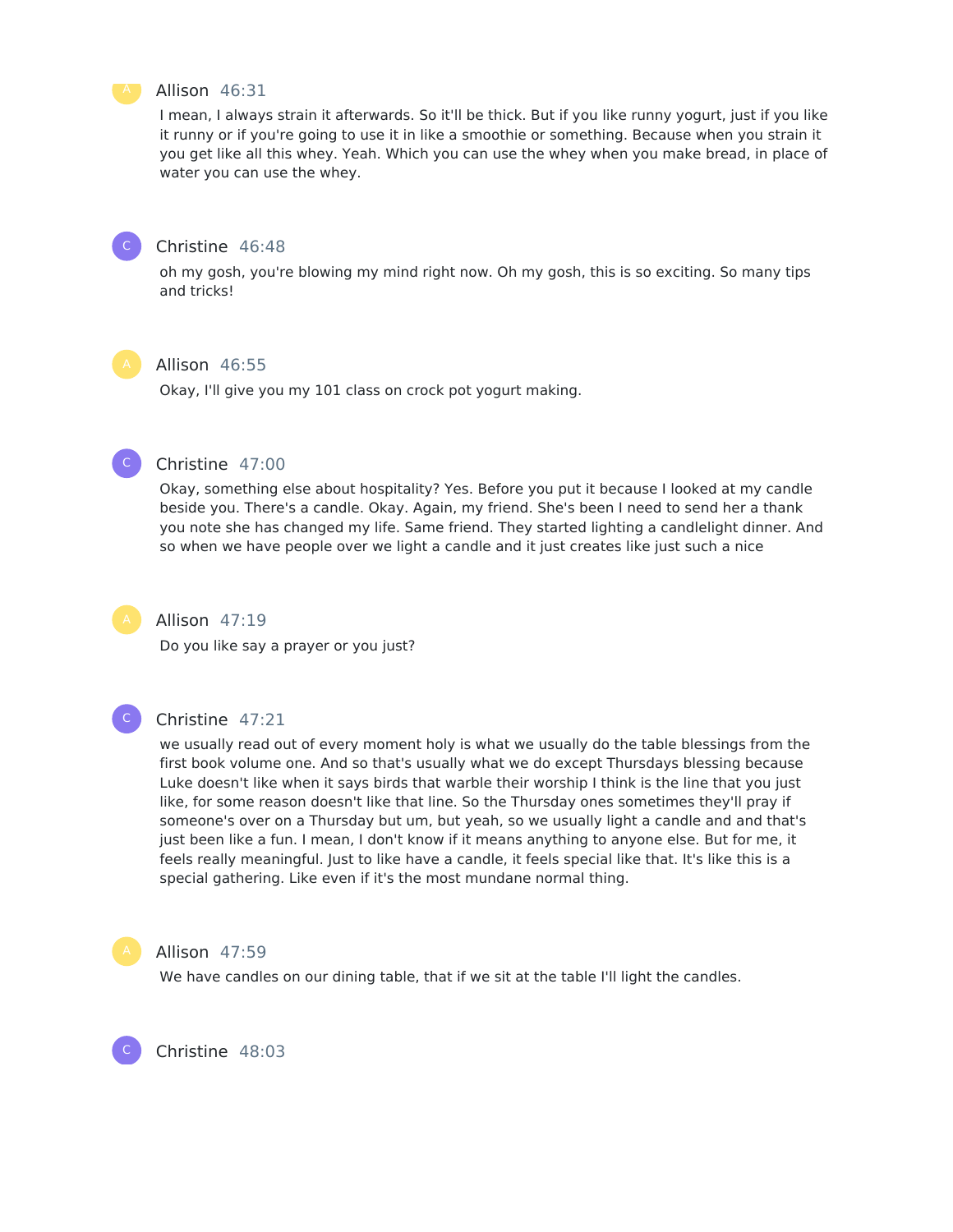Yeah, yeah. So that's nice. Yeah.

#### Allison 48:05

Well, really quickly. Before we move on from hospitality. I know that you guys have done some long term hospitality in your home. We have having people stay with us long term. Yes. Yeah. How was that?

#### Christine 48:18

 $\mathsf{C}^-$ 

So I think out of it'll be four years, this summer that we've lived in this house. And out of that time, I think we've only lived in this house by ourselves, maybe like nine months or so out of that time. So we've had when we first moved in, we had a friend of ours live here. And he was in between housing and had this situation. And so he lived here for a few months. And then shortly after another friend of ours moved in. And then about four months later, my sister moved in. And so for almost for about a year, we had two people renting rooms. And then my sister lived here for two years. And then we had six months when no one was here. And then my sister and brother in law and niece moved in for six months. And so yeah, we've had this house has been very full. Yeah, with lots of people and it's been so fun. What you prayed for it is what we prayed for. And that's like part of the like, the it makes it so much more meaningful. Like man like the Lord is like he's not withholding anything from us. But he's actually been super generous to give us family and people that maybe we wouldn't even have you know, people that aren't biological family and then closeness with actual family that we didn't have beforehand. Just with my sisters and brother and lon and even my niece of like it's just it was a unique season of you know, none of my other sisters got to experience like that special. Yeah, time with her for that six months where we saw her every night and said goodnight to her and get to play and you know, and so it was Yeah, so it's been that's been so fun. Honestly, it's more strange to not have people living here then it was to have people living here. Sure. So we, I, my counselor, I was telling her about how my sister and brother in law were moving out. And she was like, Okay, well, it'd be a good season of you guys like living just the two of you, we'll see how long it lasts. It's like, oh, you know me. So I don't know, like how long it'll be before someone else moves in. But yeah, that's been, it's been such a joy. It's been so much fun. We've loved having the, the noise and the in and out and the different people that come with those that have come with those people that like, wouldn't have been in our home. Otherwise, you know, my sister works in a ministry with international students. And so we had a bunch of international students in here. And it was just like, those people never would have come through our door if it weren't for my sister and what she does, and the fact that she was here, and so it's just like, yeah, it was such a blessing to to host people that like, I wouldn't have otherwise had the opportunity to host so that's really cool.

Allison 50:56

Christine 50:58

Yeah, that's a really unique way to build community.

C

Yeah, yeah. It was super fun. It was awesome. I loved it. I still Yeah, I want to do it again. So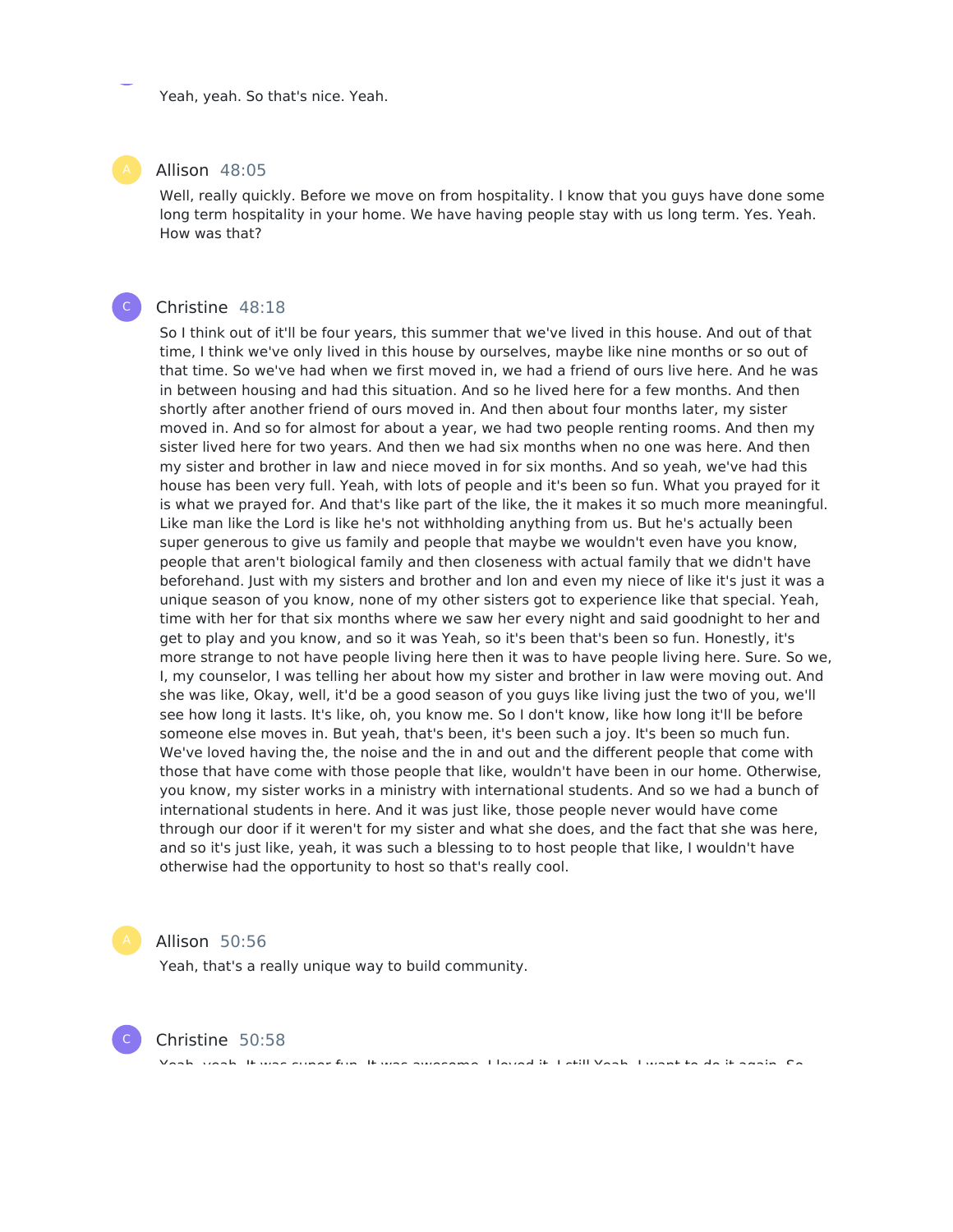Yeah, yeah. It was super fun. It was awesome. I loved it. I still Yeah, I want to do it again. So anyone out there? I'm just kidding. This is not a call for a roommate. No, yeah, no, definitely not. We'll just trust God. Exactly.

#### Allison 51:13

Okay. All right. So I have some quick questions for you. Okay. What's your biggest homemaking fail so far?



#### Christine 51:20

I tried to make sourdough like everyone else during the pandemic, and that was I tried twice and it was an epic fail. It was so bad.



#### Allison 51:27

What just it just didn't work?



#### Christine 51:30

It just was dense and, like bad. It was so bad and it tastes bad. And so I don't know what I did. But that was a fail. Luke says that I don't have any homemaking fields, but oh, it's being really sweet. So yeah, but the sourdough is definitely. Okay. Definitely a fail. Okay. Pretty big. I don't know. That's kind of a silly one.



#### Allison 51:52

No, it's not know your limits. You know,



#### Christine 51:53

don't don't try making sourdough Christine. You know that beer bread stuff and like the the artisan like, Dutch oven bread like I can get away with that. Okay, those are pretty easy, but give me sourdough? No.



C

#### Allison 52:06

Sourdough is, I think it's challenging. It's not it's an Yeah. Okay. We'll move on. How about a recent homemaking win? your son

Christine 52:15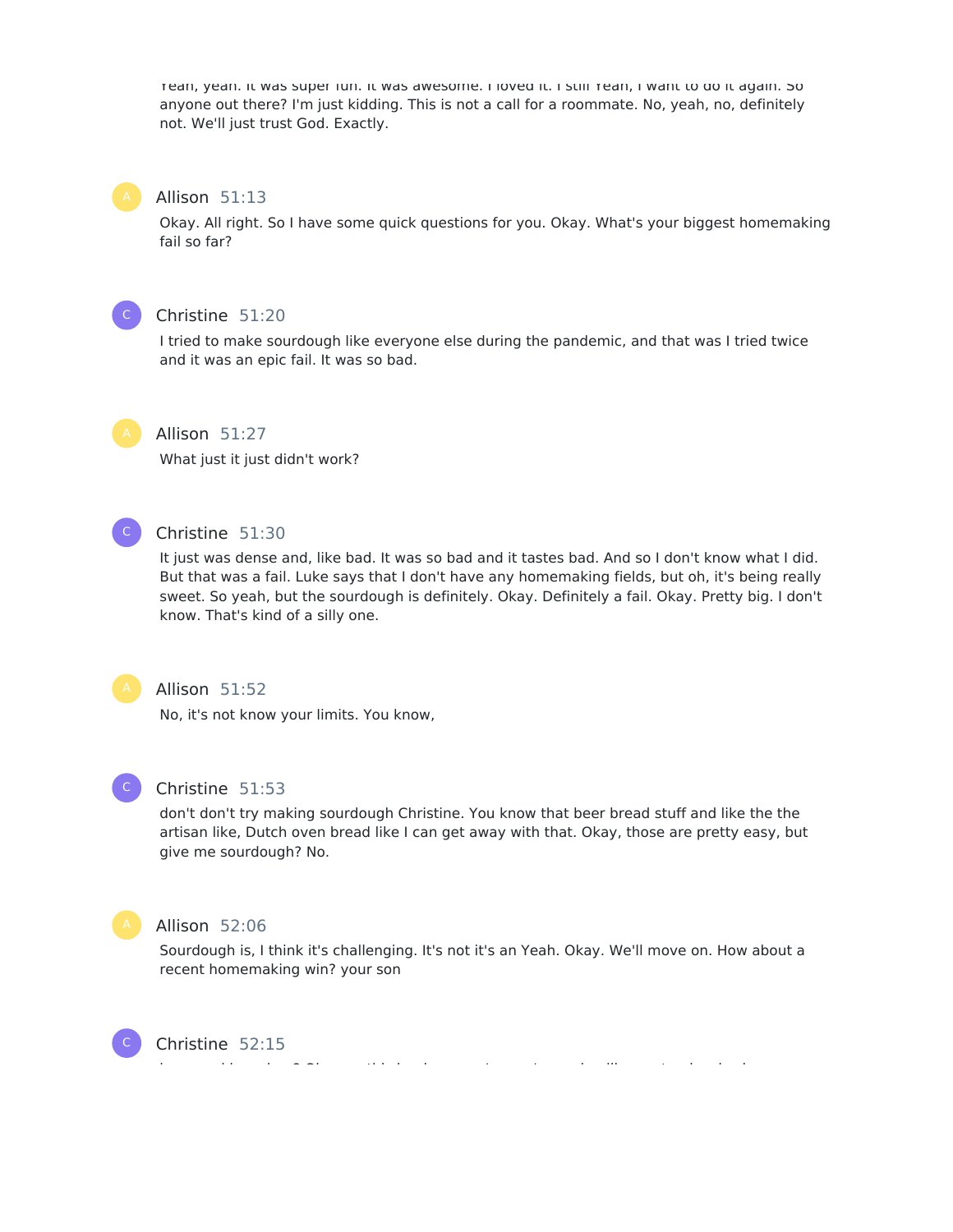homemaking when? Oh, see, this is where you're you're seeing like my tendencies here because I'm more likely to be critical of myself and talk about like my wins something I'm working on. I'm recent homemaking wins. I think I feel like the bathroom is a win. I think that's my win. Yeah, um, that we did that fast in and it was a lot Fast and Furious, but we remodeled it and got it done. And, and so I would say that I'm really happy with how it turned out. There are things about the kitchen that I look at, and I'm like, probably would have done that differently if I had thought it through a little bit longer. But the bathroom I'm like really satisfied with I feel like that was a win. That was a good remodel. I'm happy with it.



 $\mathsf{C}^-$ 

#### Allison 53:00

Even though you had to get different tile that

#### Christine 53:02

even though I had to get different tile that I was not expecting and totally go out of my comfort zone. It was really good. And I'm gonna do that. Yeah. Okay.



#### Allison 53:11

What about a homemaking product or resource that you're loving right now?



#### Christine 53:15

I think that I already mentioned the run fast cookbooks. That's it. That's one. I really love my blender. Oh, my blender. I have a Vitamix. Yeah, and I make like smoothies and pesto and sauces. And like that blender is like that's a workhorse. It is. It is a workhorse. They're amazing. They're I don't know why like people don't talk more about the value specifically of a Vitamix blender. This is not an ad. There's no promotion going on,



#### Allison 53:42

we're not sponsored.



#### Christine 53:44

Allison's not sponsored by them. But um, but yeah, Vitamix are like those things are beasts.



#### Allison 53:51

They are I think they're worth they're an investment but they're totally worth it. And you can get like a refurbished one that's legit refurbished, not like when you got off of Craigslist. Yeah, but I know you can buy. There's a word for it. They're like, refurbished on Amazon. And they're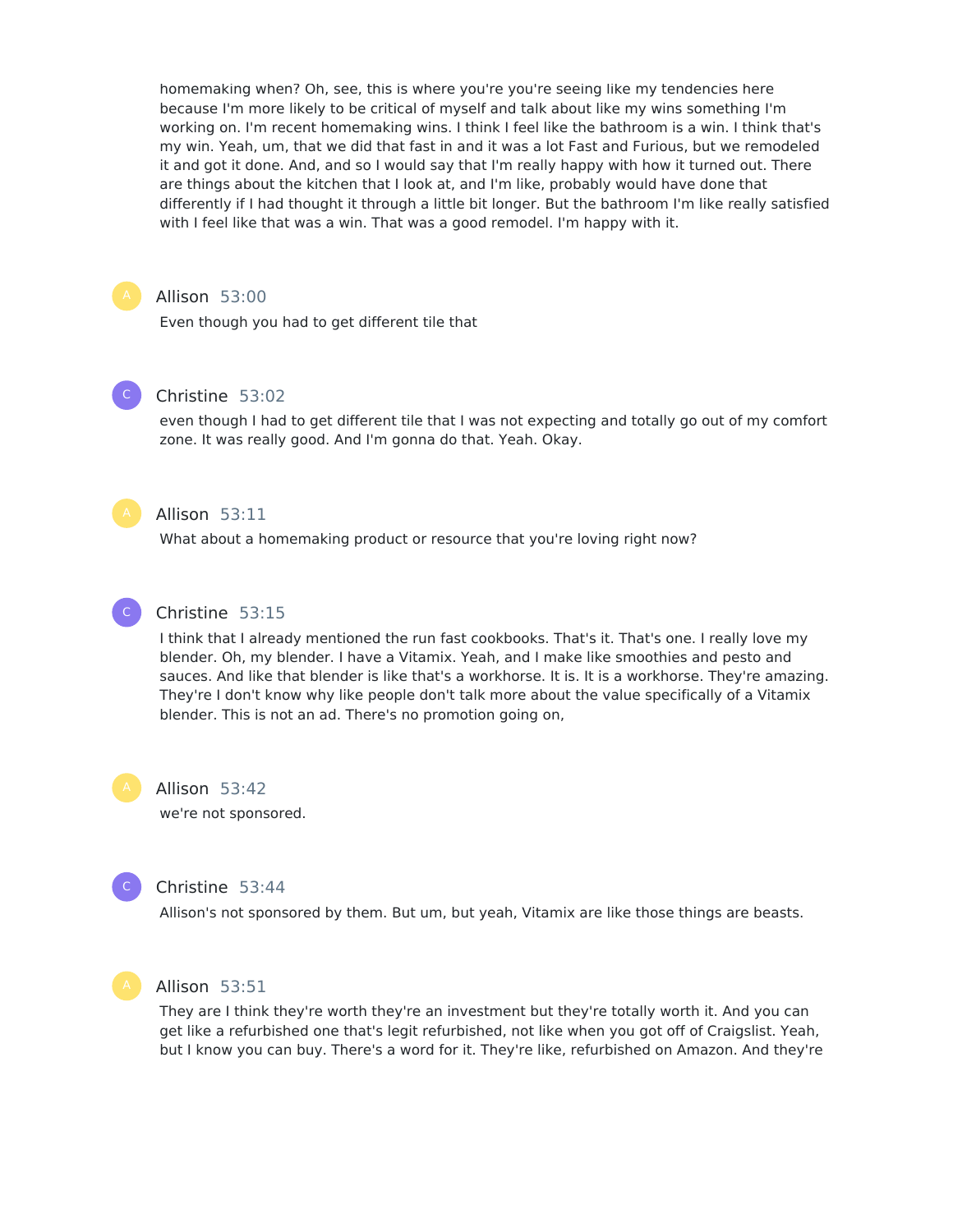whatever. Yeah, so yeah. Okay.

#### Christine 54:09

And you actually got we got ours on Craigslist. Yeah, there's like 200 bucks for this Vitamix? And so there you go. The other thing I will say about my newest like a like thing. Yes. Is we got a Ryobi like handheld vacuum. Okay. And if you have stairs like nobody wants to lug a vacuum up and down the stairs and you said it earlier my stairs are steep they are that RYOBI vacuum is like a lifesaver. It's like a stick vacuum or like a like a like a handheld handheld one with it takes the ryobi batteries on the end of it and it's just like it's so powerful and it just like gets stuff and it's so nice for like spills in the stairs. Because lugging, like I said like in the vacuum of the stairs is not fun.



 $\mathsf{C}^-$ 

### Allison 54:11

Oh, did you? It is not fun. No, no. I just graduated from a corded vacuum you know, which is what I always had. Yeah. I did I now have the cordless Stick Vacuum thing. And I love it. Yeah. Because I don't have any carpet. Right. I mean, I have rugs but no carpet. Yeah. And so I don't need anything super heavy duty. Yeah. But man, it's so nice to not have to lug the cord Yeah. all over the house and keep it lightweight to Yes, it's very lightweight. That's awesome. It's really nice in mind the stick comes off and it becomes as an attachment. So that it becomes a handheld. Oh, that's awesome. It's pretty great. Wow. Okay, so how about what is your best homemaking tip or hack and it doesn't have to be original from you. But like what's a tip or a hack that you love?

#### Christine 55:39

It's a tip or a hack that I love. Oh, so a lot of the recipes that I that I make whether it's sweet potato waffles or the sweet potato biscuits or the there's lots of different recipes where pureed sweet potatoes is a requirement and nobody wants can sweet potato, because that's gross, disgusting. So just boiling like a ton of sweet potatoes and keeping them in the freezer. You can just pull them out. And I might

 $\mathsf{C}^+$ 

 $\mathsf{C}^-$ 

#### Allison 56:05

and you could use souper cubes for that!

#### Christine 56:07

I could! Oh my gosh. Because I like measure it out and put it in plastic bags. Yes. And this right on

Allison 56:14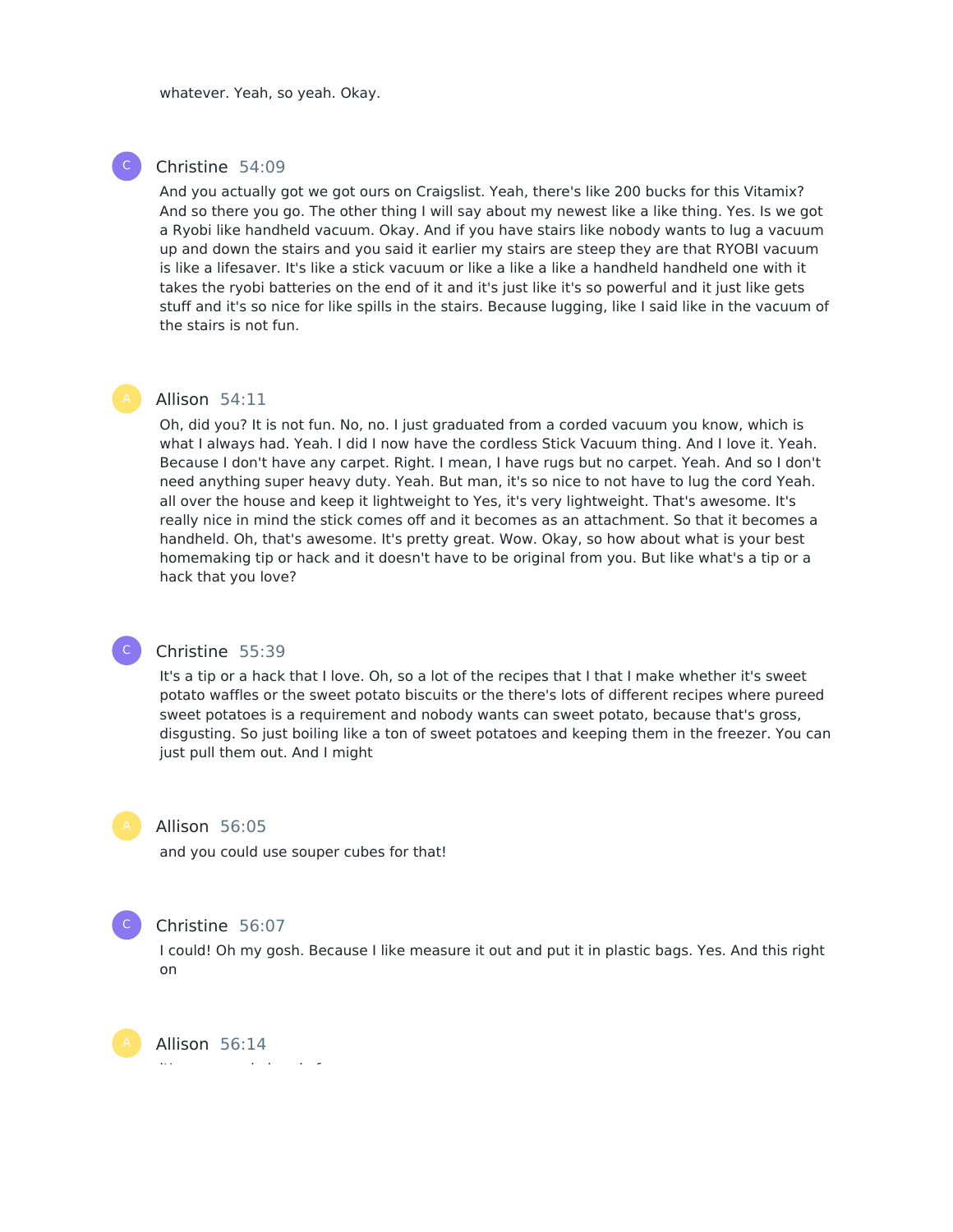it's measured already for you.

#### Christine 56:16

Oh my gosh. See you are making my hack even better. Wow, I love this. Yeah, so that's been one thing that I've tried to do. So having like, and I guess that goes with like having like ingredients ready and prepped like that like all my Smoothie Ingredients, whether it's like steamed cauliflower, or fruit or spinach or all of that stuff is in the freezer, like the hemp seeds, like everything I have in my freezer so that I can just like pull it out and make a smoothie or pull out the sweet potatoes and make waffles on a Saturday morning when one of our friends decides he's going to come over, you know, and I can just make waffles quickly. So yeah, having those like key things like ready to go to be able to make stuff has been because then it's like more enjoyable. Like someone's like, Oh, hey, I'm gonna drop by and you're like, Oh man, like anything to make for these people. And they're coming over. And so to have some of those key things in places it makes it makes hosting and having hospitality even more enjoyable.



 $\mathsf{C}^-$ 

 $\mathsf{C}^-$ 

#### Allison 57:12

So I agree. Very good tip. Thank you. Okay, we're going to talk about the art of home How do you see homemaking as an art?

#### Christine 57:23

Well, I always go back to in Revelation, I think it's 19:22. The the, the marriage of the sub marriage supper of the Lamb. Yeah, I'm not saying that, right. Am I saying? Yes, yes, that's correct. Um, and so just like, it being an art is like, there's a sacredness to like home, there's a sacredness to space, and to cultivating like space, and having people at your table. Like, there's just something so sacred and such a picture of, of Christ, I think of, of hospitality and bringing people in, so I think, you know, I want to make things beautiful. Like, why wouldn't if you're gonna have something like, why wouldn't it be beautiful? Like, why wouldn't you? This sacred thing that God's given of home and place and table like, wouldn't you want it to be beautiful? If it if it does have sacred like, and holy value? Yeah. And so I think I think that's kind of where my mind goes, which is why like antiques and like, finding pieces that are meaningful, and like working on our home, and like making it a place that's restful and peaceful, I think is so important, because there is there's an art and a sacredness to hear words like this is so meaningful. Yeah. And so. So yeah, I guess that's, that's what I would say.

#### Allison 58:42

Yeah, that's great answer. I really liked that answer. Yeah. Why do you think gratitude is important? In the home? And how have you seen gratitude improve your experience in the home?

Christine 58:55

C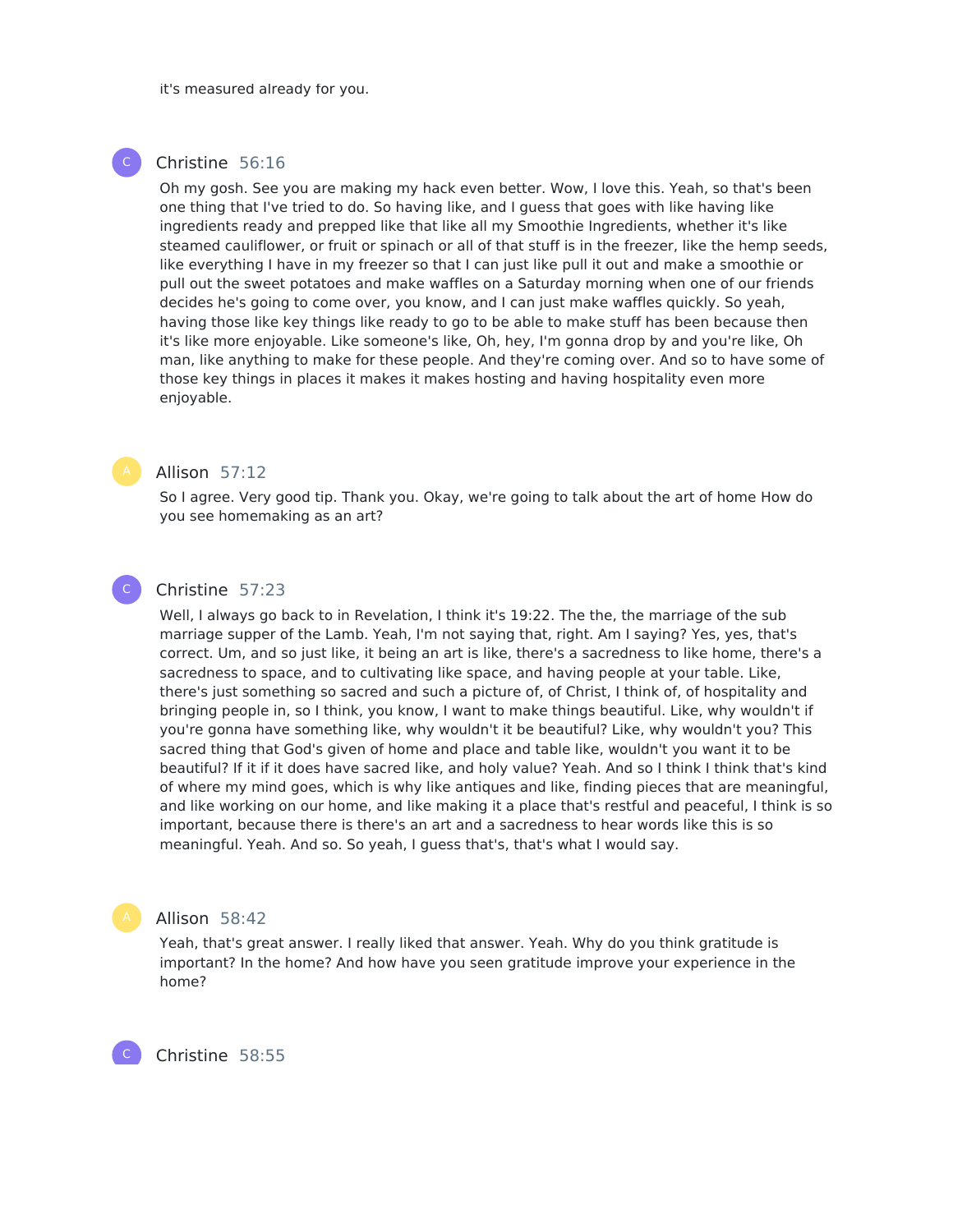I think one thing Luke and I do often is we'll just like, be in the house and be like, wow, like, I'm just like, so thankful for like this home and this space, like, yeah, we just feel somewhat like undeserving that God would give us like, you know, this place and it's not like it's this while you're sitting in it. It's not like it's, you know, it's built in 87. It's like a fairly cookie cutter home, but for us, it's like, man, love but the Lord would give us like, such a good gift in this home. And I feel like that's such a it's a it's a safeguard against like covetousness desiring maybe something bigger or better, or, you know, yeah, fill in the blank. And so I think that gratitude that that we have for this home, it just it's a it draws us closer to the Lord. Yeah. To have a sense of gratitude for for the home and for each other and the people that walk through is, it just is it's yeah, I hope that makes sense. I like it's an incomplete thought, but. But yeah, so yeah, I guess that's it.

#### Allison 1:00:06

Okay. How can older women, help your generation thrive in their practice of the art of home? What's something that you wish that they knew about your experience?

#### Christine 1:00:21

 $\mathsf{C}^-$ 

I feel like I thought this when I was single, and I think I still think it be even being married without kids, where I, I had a desire to be invited into, like, married people and people with kids in their homes as a single person. And I think even still, as we've, we've felt the like, yeah, it's just different. You know, and I think it's, and it's not anyone's fault or criticism. But I think older women or women that are in a different life season, or farther down the road, or whatever you want to say, inviting, inviting people like myself, or even single people into their home, to help them fold laundry, or, you know, deal with kids or cook a meal. I think that's one thing that I wish that I had been a recipient of more of as single but even now as, as married without kids. Because we don't have we don't experience the noise and the chaos and like the crazy, and there's a lack there because of that, you know, like we feel it's too quiet. Often. There's there's echo, you know, like there's not enough noise to fill the house. So to go to a place where there's noise and where there's chaos and movement, and people and conversation is just so meaningful for us. And so I think that would be something that I wish older or Yeah, different season on like saw.

Allison 1:01:53

Yeah, I love that you brought that up. Because I wouldn't, I don't think they would think that. I think they would think the opposite. Like they don't want to come here. It's loud. And like kid crud everywhere.

#### Christine 1:02:05

C

And my kid just like pooped on the floor. And you know, yeah, for sure. And we have a few friends that where that's okay. Right. Like, there's that it's known. And we go over there. And you know, but I think in general, yeah, that is the kind of like the thought process.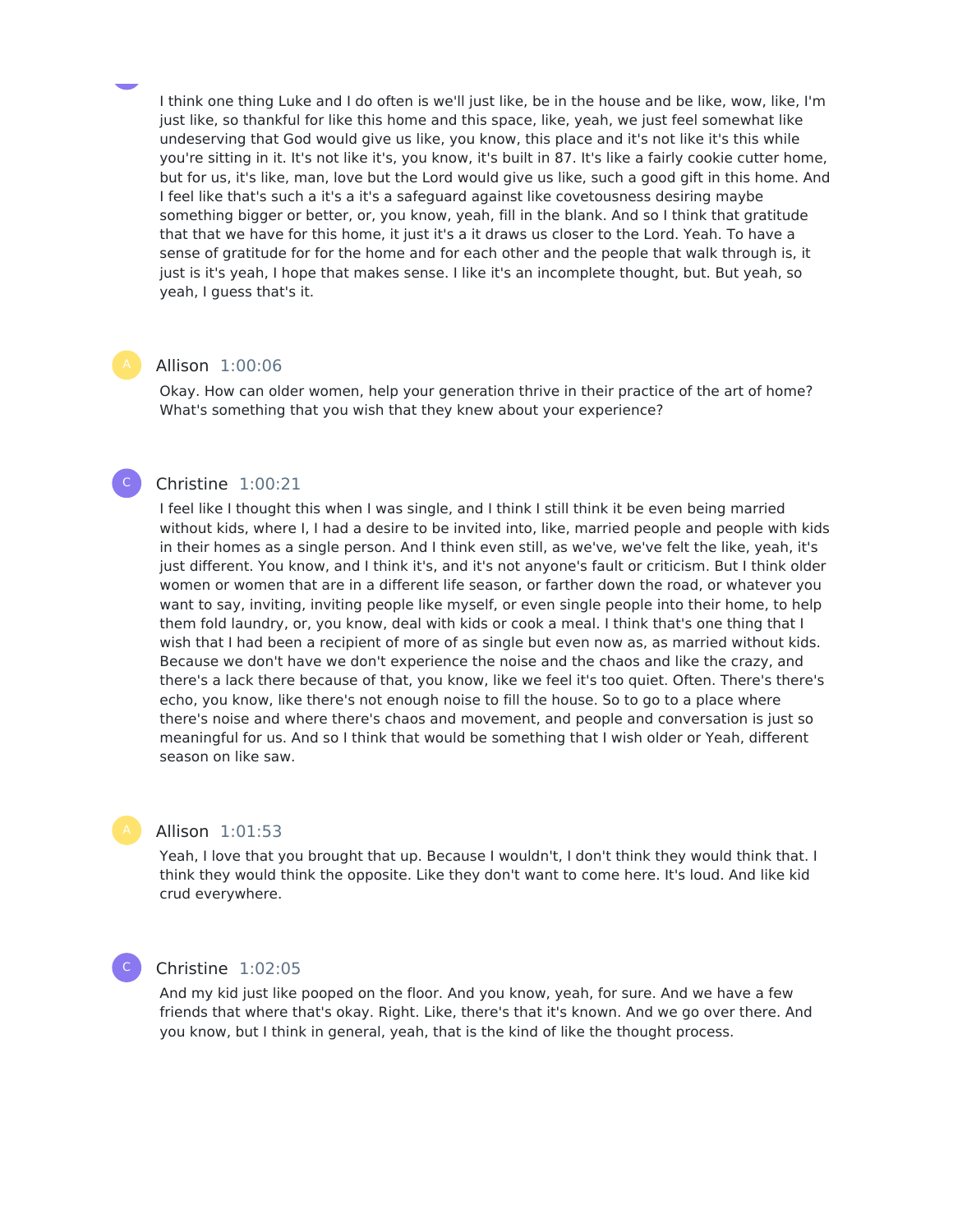#### Allison 1:02:19

But even the older older women, you know, those of us who are almost grandparents, and you know....I'm not almost a grandparent, let me just say that. Nobody's having a baby. But I mean, I'm that age. I wouldn't think to like, bring necessarily to bring in someone younger to just come hang out with me. And yeah, let's cook dinner together or whatever.

#### Christine 1:02:43

and I think, yeah, I mean, even this conversation is proof of like, the huge benefit that's there for those of us that are younger, because there's so much to learn, like, I don't I don't like I don't know. Yeah, you know, I'm still trying to figure it out. And so for those women that are farther along down the road, it's just so I think there's just so much benefit. And it goes both ways.

#### Allison 1:03:08

Exactly. And there's a desire there. I think that's probably the biggest thing. And this comes up a lot in the conversations that I have, where you hear the older women say, well, they don't really need anything from me, you know, like, they seem to have it together, or I have nothing to offer. Yeah, is pretty much the common answer. And the younger woman are like, No, we need you. We want to hear from you. Yeah. And that's the model that Paul set for us, right? Yeah, in Titus to say, Yeah, you guys, like, get together and talk and do things together. And that was a lot more common, you know, 100 years ago, and the way that communities are set up, and not so much anymore, and that's part of the reason why I started this podcast was to give the women listening, just a little taste of what that might be like, but then to encourage them, don't let it stop with listening to this podcast, right? Like, this is just a taste. Go find those women in your community, whether you're the older or the younger, right, either way, go find them and have community and be together and learn from one another.

#### $\mathsf{C}^+$

#### Christine 1:04:09

Yeah, I mean, that's the point of the Body of Christ is that we build each other up, and we all have our limitedness and our short sightedness, whether it's age or experience or right, you know, and so, so I think just being community with people that are not in your life season, being with women that have have different experiences is just so valuable, because I don't know what it's like to be approaching not that you are but you know, approaching like, like, I've potentially have grandkids in the next 5-10 years, you know, I mean, that's like, that's a whole different thing. And so, from in me on this side, it's like, there's, there's stuff that people younger than me, or even people older than me that maybe don't know what this is like. And so, it's just I think, and yeah, it's just we get a fuller picture of who God is when we when we put ourselves in the spaces to see what other people's experience in life and yeah, it's like, yeah,

Allison 1:05:06



 $\mathsf{C}^-$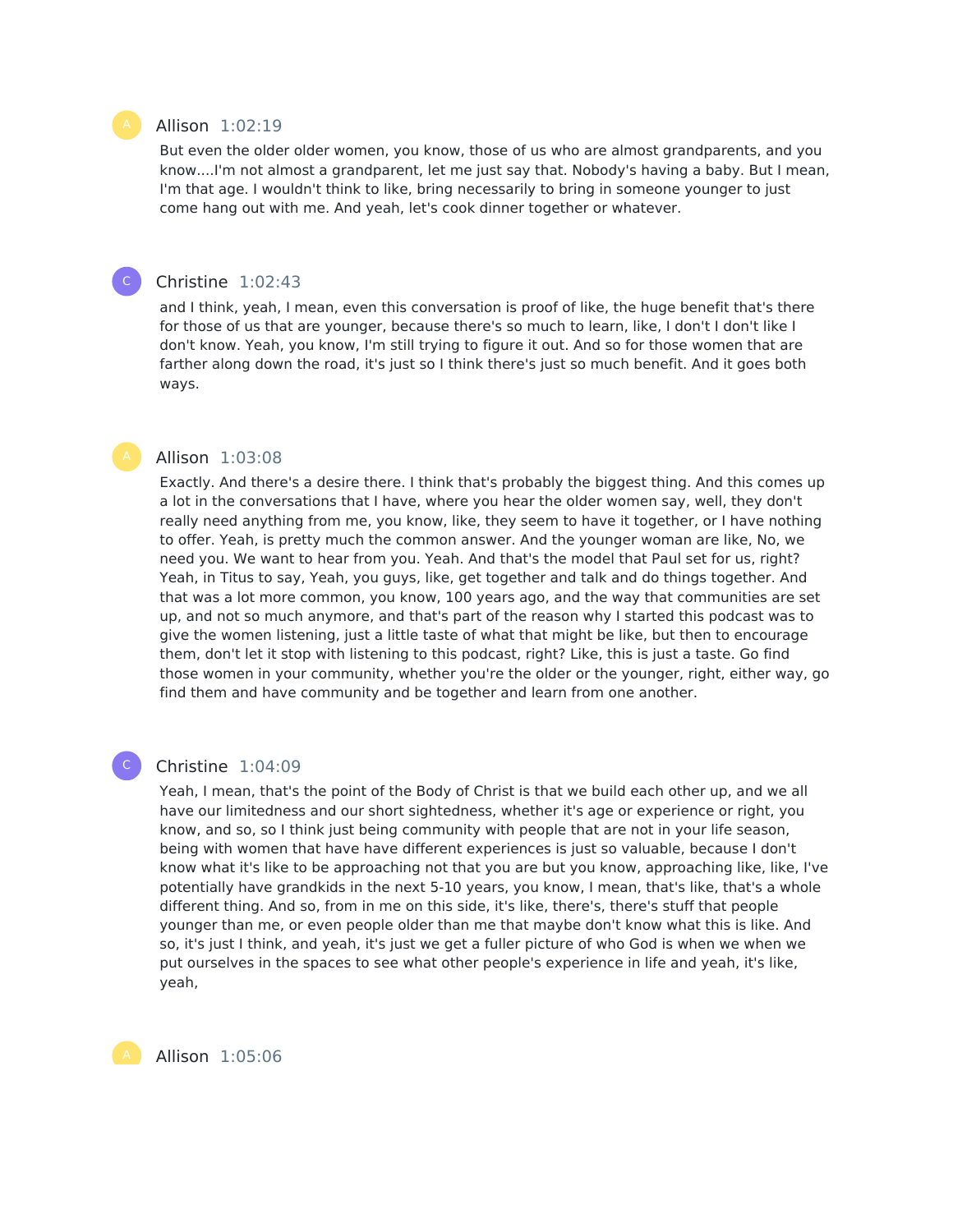absolutely. I totally agree. What advice would you give to a younger woman coming behind you? As she may be is entering into her first year of marriage? Or maybe she's not single girl and she's not married at this point in her life, maybe she's still in high school. What would you tell her?

#### Christine 1:05:25

 $\mathsf{C}^-$ 

Um, well, for I feel like I would say two different things. For those groups of people, I think for the young person that single and unmarried and I think I, even though I had some of the tools to, like, cultivate home, I didn't necessarily think that I was in a season that I could fully embrace some of those things because I wasn't married. Yeah. And I, there are certain things I wish that, you know, little things that I wish that I would have invested more in. And so for that person, I think it's like, go for it, you know, like, have, you know, have the regular, like dinner parties and have people come and stay with you? And yeah, heck, buy the house, if you can, you know, like, things like that, where it's like, go and do it, like, and find the girls to live with you or not, or whatever, you know. And I wish I would have done that. Yeah, sooner than I did. And then for the, for the newly married younger than me, I feel like let people help you. I think that's one thing that I wish I would have realized sooner. That you know, when someone comes over, and they're here for a meal, like, like, let them cut up the vegetables, yes. Like, let them take the bread out of the oven, like, help let them go get the drinks that are in the drink, fridge in the garage, whatever it is, you know, like, let them set the table like actually give them that's part of hospitality. I feel like I learned that from Rosaria Butterfield of just like, give, give people ownership like within your home that they have a place and they have like a task and a responsibility, something to contribute. And that's part of hospitality. Hospitality isn't like making sure everything's clean and put together and the meals cooked and dinners, the dishes are done. Like so that when people walk in, you just put it on the table. Like that's not hospitality.



C

Allison 1:07:16

That's entertaining.

#### Christine 1:07:17

Yes, that's a show. That's not real. And so instead of doing that, like when people come over, yeah, give them don't just ask them to bring something but when they get here, actually involve them in the process of like preparation of a meal or setting the table, even if it's warming up leftovers like no, I love that. And so that's what we do as family. Right, exactly. We want to invite them into that experience by the time that they're in our home. Yeah, yeah. And it doesn't have to be children or biological family to be a part of that. And I think it's more meaning it's, and I've really seen it through one of our friends. He, he always wants to do the dishes. And for like, years, I just like fought him. I was like, No, don't do the dishes, you know, like, I, I can do the dishes. But he would just do them. And I got to this place of like man like this blesses him to be able to serve in my home in this way. And so why would How could I deny and keep that blessing from him when it's something he wants to do? And it helps me Yeah, because I don't want to do the dishes. So it's a gift for me. And so I'm denying like this gift. Yeah. And so that he taught me a lot just through that, like, that act of service of like doing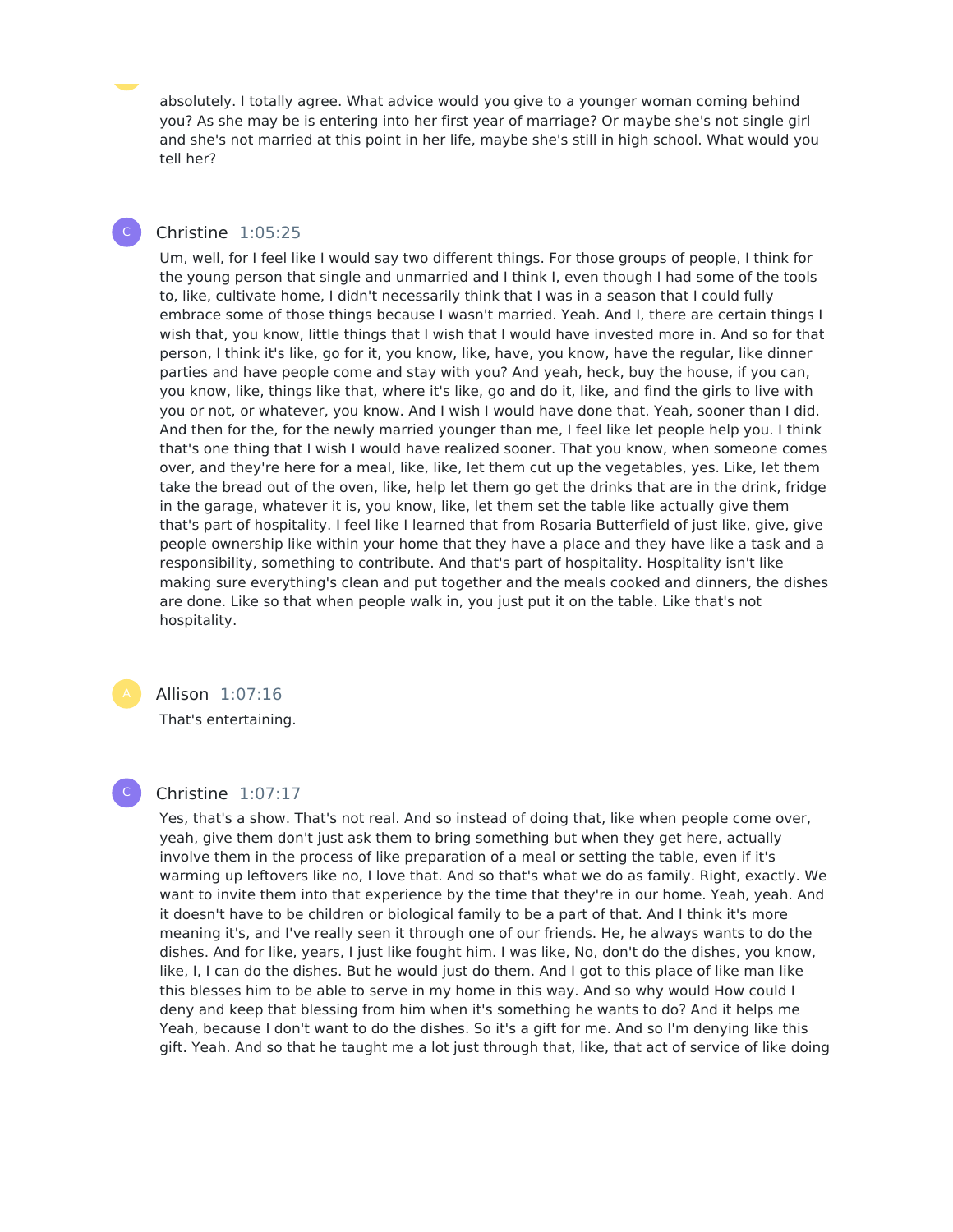the dishes, or it was like, man, like, No, this is the I'm being prideful by thinking that I have to do all this. And I'm making it about me. Yeah. And not about the people that are coming into my home. And so that was a humbling experience letting Kyle do the dishes where I was like, This is good. This is teaching me so



Allison 1:08:44

that's really good advice. Let people help you. I like that a lot. Yeah. Well, thank you very much. Thank you for sharing.

 $\mathsf{C}^-$ 

Christine 1:08:51

This was so fun.

Allison 1:08:52

It was fun. I enjoyed it.



#### Christine 1:08:54

I'll see you next time in my van. I'm just kidding. That's, that's a joke.

#### Allison 1:09:01

Thank you so much for listening to this homemaker portrait of Christine Shamberger. So what did you think of our first newbie portrait? We would love to hear your feedback. What was your favorite question? What part of Christine's story did you most identify with? Are there other questions that you would like me to ask our guests? Podcasting is great for so many reasons. But one negative to podcasting is that for the most part, it's a one way conversation. Unlike an Instagram post or a YouTube video, the audience cannot directly leave comments on the episodes. So until the time that that sort of thing is invented. Here are some of the ways that we can have a conversation. You can comment on one of the IG posts related to this episode. You can send us a direct message on Instagram. You can send us an email, or we now have a permanent voicemail link set up on our website for you to contact us anytime. Just go to the art of home podcast.com/contact, where you will find a form that you can send a written message on. And then right next to that is a link to leave us a voicemail. It works the same way that the voicemail link for our birthday episode worked. If you did that, you'll know, it'll be easy for you, you'll know exactly what to do. But if you didn't get a chance to do that, for the birthday episode, it's very, very simple. The most important thing to remember is make sure whatever device you're using to do this, and it should work on any device, a phone, a laptop, an iPad, just make sure your microphone is enabled, because obviously, the microphone needs to be on for you to be able to record a voicemail. So I'm always wanting to improve the show and bring more meaningful, impactful content to homemakers everywhere who are listening. So please get in touch. Let me know what you love what you'd like to hear more of let me know if there's questions I'm not asking that you would like for me to ask. That's how several of the questions